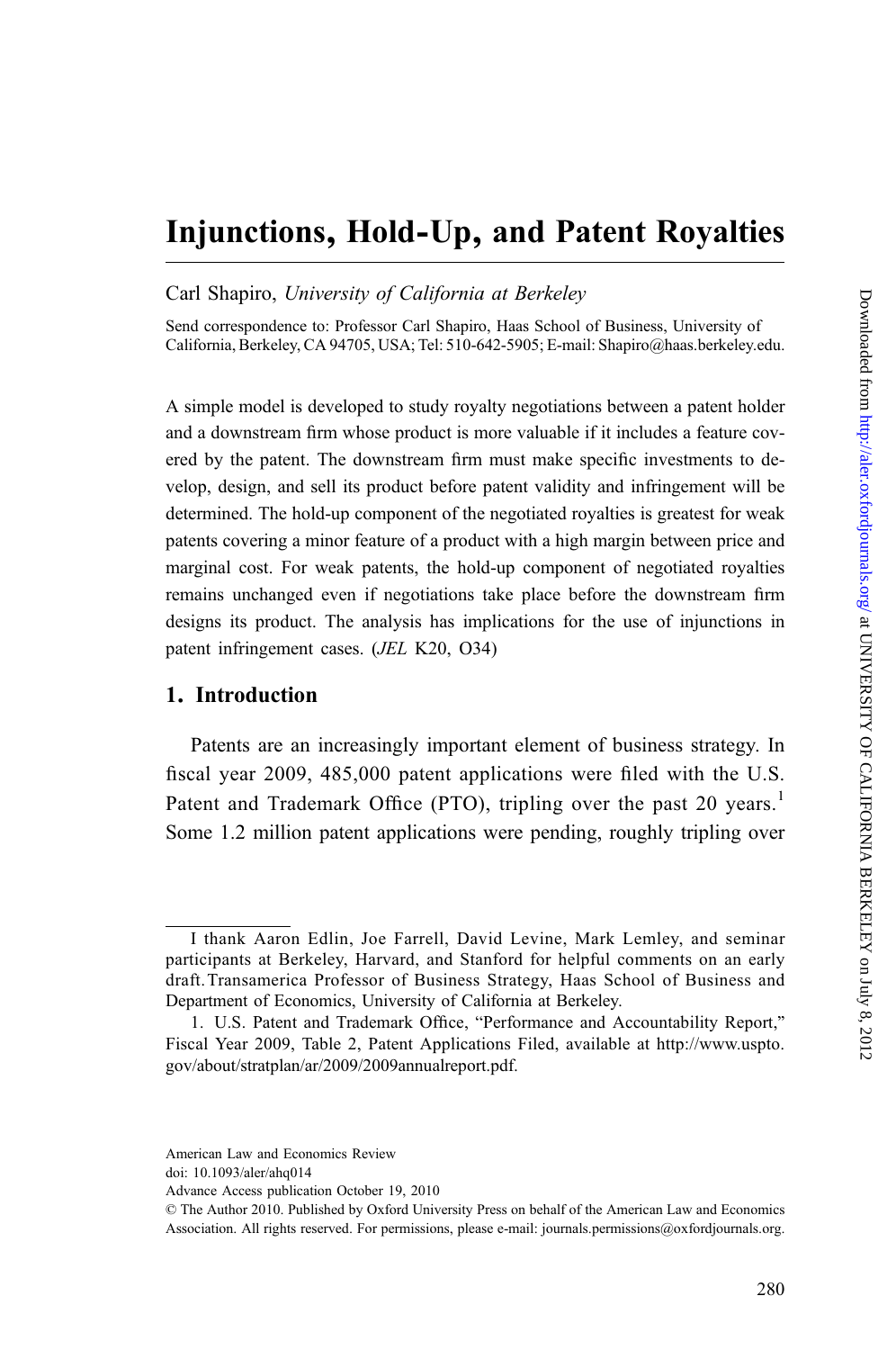the past decade.<sup>2</sup> During fiscal year 2009, some 190,000 patents were issued, and over a 10-year period, some 1.8 million patents were issued, generating a large stock of in-force patents.<sup>3</sup> Patent litigation has also risen significantly over the past decade, as reflected in the number of cases filed and the average size of the damages awarded for infringement.<sup>4</sup>

Ultimately, patents have commercial force based on the remedies that are available to patent holders who prove in court that their patents are valid and infringed. Patent law provides that such prevailing patent holders will be awarded damages, based either on the profits they lost due to the infringement or the "reasonable royalties" they should have been paid by the infringing party. In addition, until recently, once a patent was found valid and infringed, the courts routinely issued injunctions requiring the infringing party to cease selling its infringing product.

While such permanent injunctions are fundamental to the property rights typically associated with patents, they have proven quite contentious, as is starkly illustrated by the widely publicized patent infringement case between NTP, Inc., and Research in Motion (RIM). NTP, a patent-holding company, claimed that RIM, the provider of the popular BlackBerry wireless e-mail device, had infringed several of NTP's patents. After a jury found NTP's patents valid and infringed by RIM, NTP asked the court to issue an injunction to stop RIM from selling infringing BlackBerry devices. As a result, RIM came under enormous pressure to settle the case to avoid a shutdown of the BlackBerry service, which could have resulted from a court injunction forcing RIM to stop infringing NTP's patents. In March 2006, RIM paid  $$612.5$  million to NTP to settle the case.<sup>5</sup> To many observers, this payment reflected the strong bargaining position NTP enjoyed by virtue of its threat to shut down BlackBerry service, not the underlying value of NTP's patented technology.

<sup>2.</sup> U.S. Patent and Trademark Office, "Performance and Accountability Report," Fiscal Year 2009, Table 3, "Patent Applications Pending Prior to Allowance."

<sup>3.</sup> U.S. Patent and Trademark Office, "Performance and Accountability Report," Fiscal Year 2009, Table 6, "Patents Issued."

<sup>4.</sup> See Lemley and Shapiro (2005) for a general discussion of the empirical evidence regarding patent licensing and litigation.

<sup>5.</sup> See "RIM to Pay NTP \$612.5 Million to Settle BlackBerry Patent Suit," Wall Street Journal, March 4, 2006.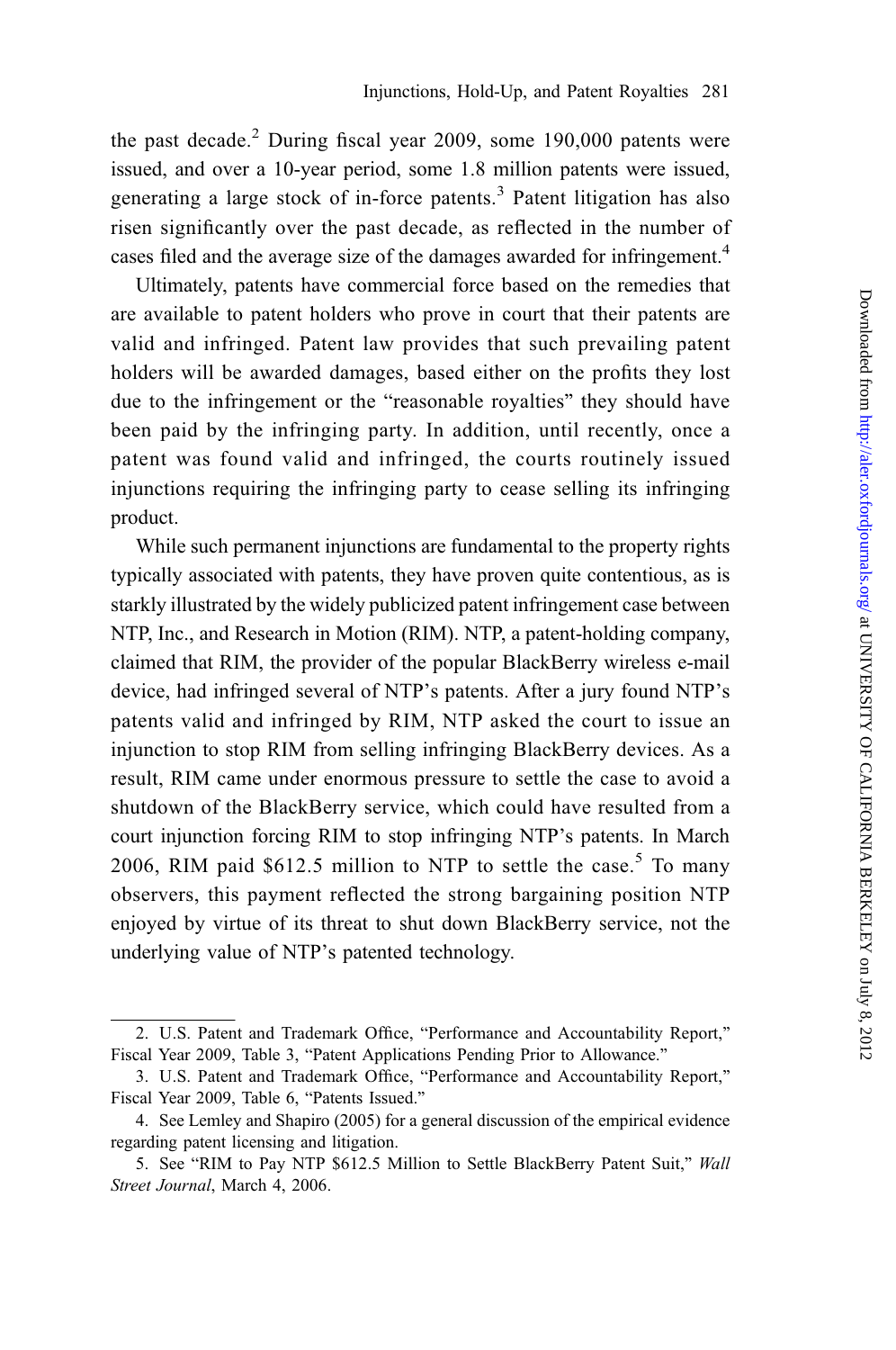Shortly after the settlement between NTP and RIM, the Supreme Court issued a landmark ruling regarding injunctions. In eBay v. MercExchange, a unanimous court struck down the approach taken by the Federal Circuit Court of Appeals, under which permanent injunctions were issued "absent exceptional circumstances." The Supreme Court ruled unanimously that the district court has discretion whether to grant or deny injunctive relief based on traditional principles of equity, using a four-factor test.<sup>6</sup> The concurring opinion written by Justice Kennedy, joined by Justices Stephens, Souter, and Breyer, states:

When the patented invention is but a small component of the product the companies seek to produce and the threat of an injunction is employed simply for undue leverage in negotiations, legal damages may well be sufficient to compensate for the infringement and an injunction may not serve the public interest. In addition injunctive relief may have different consequences for the burgeoning number of patents over business methods, which were not of much economic and legal significance in earlier times. The potential vagueness and suspect validity of some of these patents may affect the calculus under the four-factor test.

Precisely this fear of injunctions has led many leading companies in the information technology sector to complain about so-called "patent trolls" who, while responsible for little or no novel and non-obvious inventions, are able to obtain significant patent royalty payments from companies with revenue streams that can be put at risk in patent infringement cases.<sup>7</sup> At least prior to the  $eBay$  decision, once the defendant in a patent infringement case was found to be infringing a valid patent, the patent holder had a virtually automatic right to obtain a court-ordered injunction preventing the defendant from continuing to sell its infringing product. Such injunctions were routinely granted even if the patent covered only a minor feature of a complex, valuable, and popular product. With this rule, patent owners have been in a strong bargaining position, even the owners of weak patents covering only minor inventions. By obtaining an injunction, the owner of a patent who prevails in patent litigation, as a practical matter,

<sup>6.</sup> eBay, Inc. and Half.com v. MercExchange, L.L.C., 547 U.S. 388 (2006).

<sup>7.</sup> See "Troll Call," by Bruce Sewell, General Counsel for Intel, Wall Street Journal, March 6, 2006.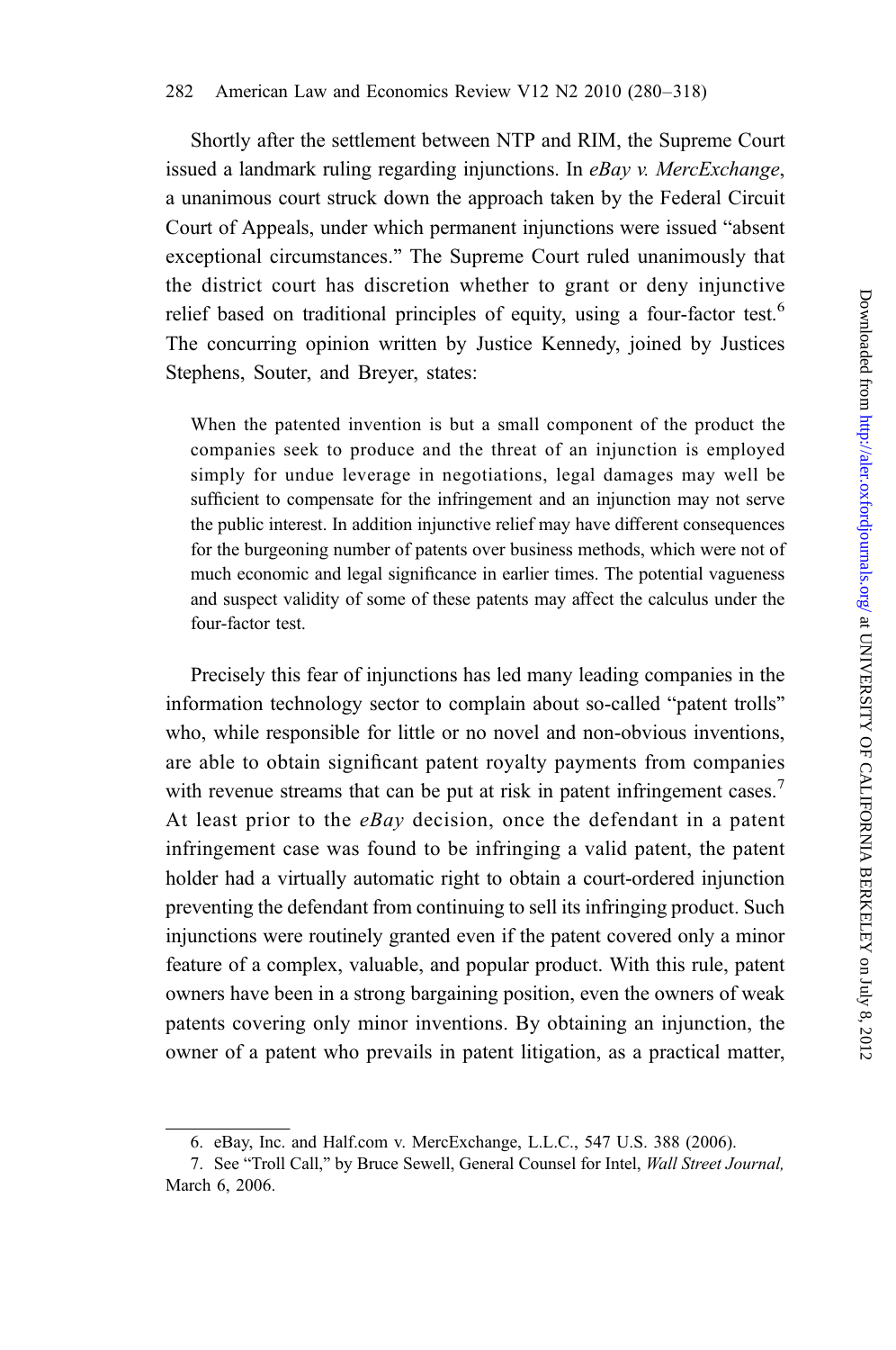has the power to stop the defendant from selling even a non-infringing version of the product, at least until the defendant can redesign its product and introduce a non-infringing version. The right to obtain an injunction thus gives the patent holder the power to hold up an infringing firm that has made specific investments to design, manufacture, and sell the infringing product. The prospect of such hold-up affects the negotiating strengths of the two parties prior to the onset of litigation.

Concerns about injunctions in patent cases are especially common in the information technology sector of the economy, including computer software, Internet business methods, semiconductors, and computer hardware and telecommunications products. First, there has been a surge of patenting of software and business methods over the past 10 years, as documented by Bessen and Hunt (2007). Second, there have been widespread complaints about patent quality and about vague and overly broad patents in this area, as reported by the Federal Trade Commission (2003) and the National Academies of Science (2004) and Jaffe and Lerner  $(2004)$ .<sup>8</sup> Third, software innovations tend to be incremental, with rapid sequential innovation; see, for example, Cohen and Lemley (2001). Fourth, software and hardware products tend to be complex, so a single product can potentially infringe many patents; see Heller and Eisenberg (1998), Hall and Ziedonis (2001) and Shapiro (2001). Fifth, software and hardware commonly are sold at prices well above marginal cost; the resulting margins commonly are necessary to provide a return on various investments, including R&D. Lastly, it can be costly and time consuming to redesign these products to avoid infringement claims. Hence, it is no coincidence that many firms in the information technology sector weighed in strongly in the eBay case and are pushing hard for patent reform.<sup>9</sup>

This paper develops a model of licensing negotiations to show how injunctions affect the royalties that will be negotiated between patent

<sup>8.</sup> More recently, a number of commentators have argued that the patent system is out of balance and in many ways impedes rather than promotes innovation. See Burk and Lemley (2009), Bessen and Meurer (2008), and Heller (2008). Boldrin and Levine (2008) go so far as to argue for abolishing intellectual property altogether.

<sup>9.</sup> For example, see the positions on patent reform taken by the Coalition for Patent Fairness, www.patentfairness.org, which includes many firms in the information technology sector.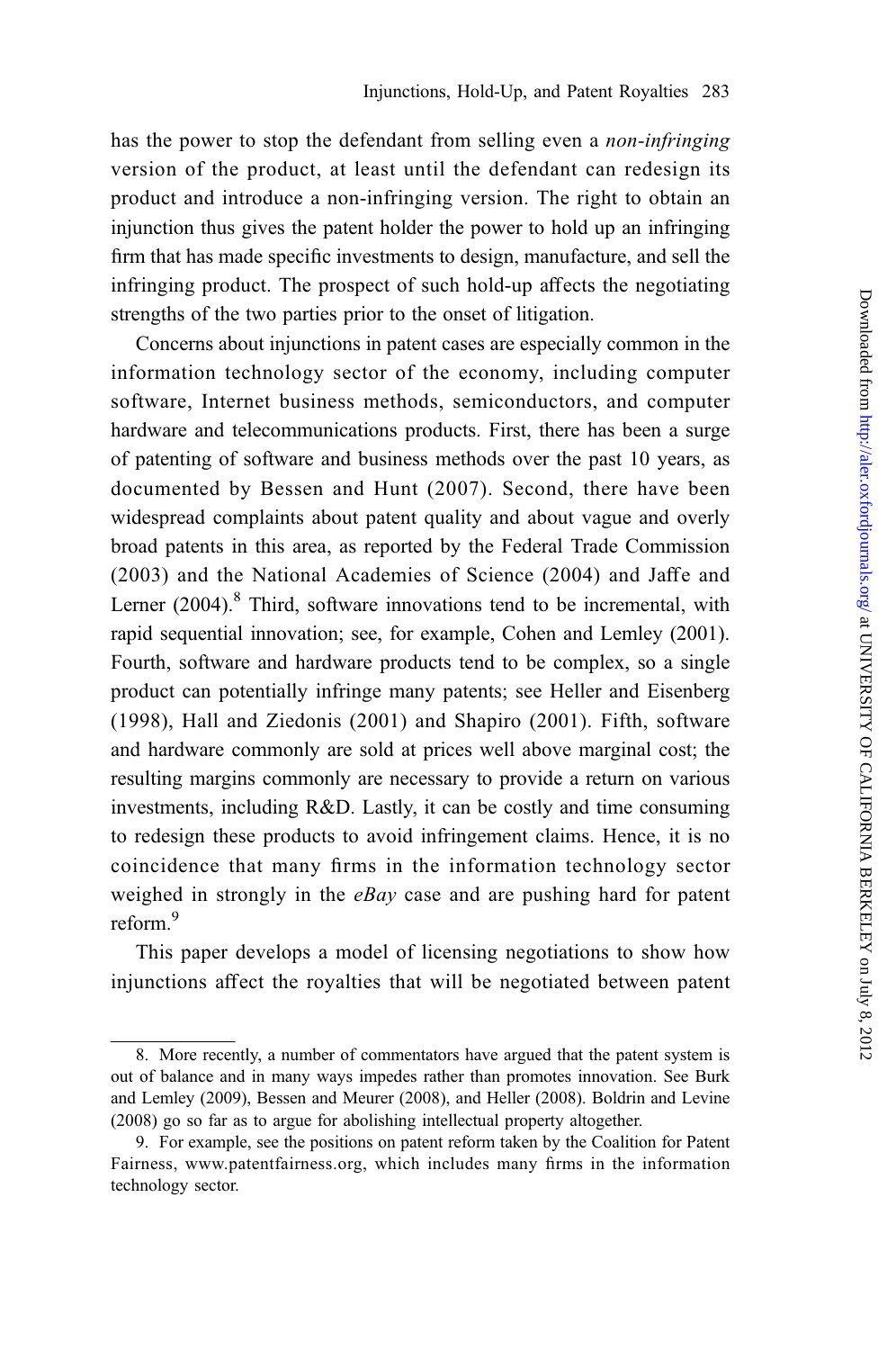holders and technology users accused of infringement. Focusing on negotiated royalties is empirically justified since far more patents are licensed than are litigated to judgment. This paper takes as given the set of patents that are issued by the PTO, while recognizing that patents differ widely in their "strength," i.e., the probability they will be held valid and infringed if litigated to judgment.

In the model developed here, downstream users who may be infringing a valid patent are subject to hold-up because they must make sunk investments that are specific to using the patented technology. The novel feature of the hold-up and opportunism problems identified here is that patents are probabilistic property rights, as recognized by Gallini (2002) and emphasized by Lemley and Shapiro (2005). Farrell and Shapiro (2008) explore the licensing of a probabilistic patent to a number of competing downstream firms. Assuming that each downstream firm can immediately and costlessly shift to a backstop technology if enjoined from using the patented technology, they focus on the form of licensing agreements and on the competitive interactions among the downstream firms. The current paper takes a complementary approach to the licensing of probabilistic patents. Here, we study licensing negotiations between a patent holder and a single downstream firm, focusing on the cost and disruption imposed on the downstream firm if it is precluded by a court order from using the patented technology.

The model of licensing negotiations developed here is designed to incorporate a number of key features that can give rise to hold-up and opportunism in patent infringement cases:

- Probabilistic Patents: Royalties are negotiated in the shadow of patent litigation. The relationship between patent strength and the level of negotiated royalties is derived.
- Injunction Threat: If patent litigation ensues, the downstream firm will continue producing and selling its product during the pendency of the patent litigation. However, if the patent is found valid and infringed, the court may issue an injunction forcing the downstream firm to withdraw its infringing product from the market. This pattern is very common in practice.
- Patent Surprise: The analysis includes the common case in which the downstream firm designs and begins selling its product before it is aware that it may be infringing the patent in question. The model shows how negotiated royalties in this case differ from royalties ne-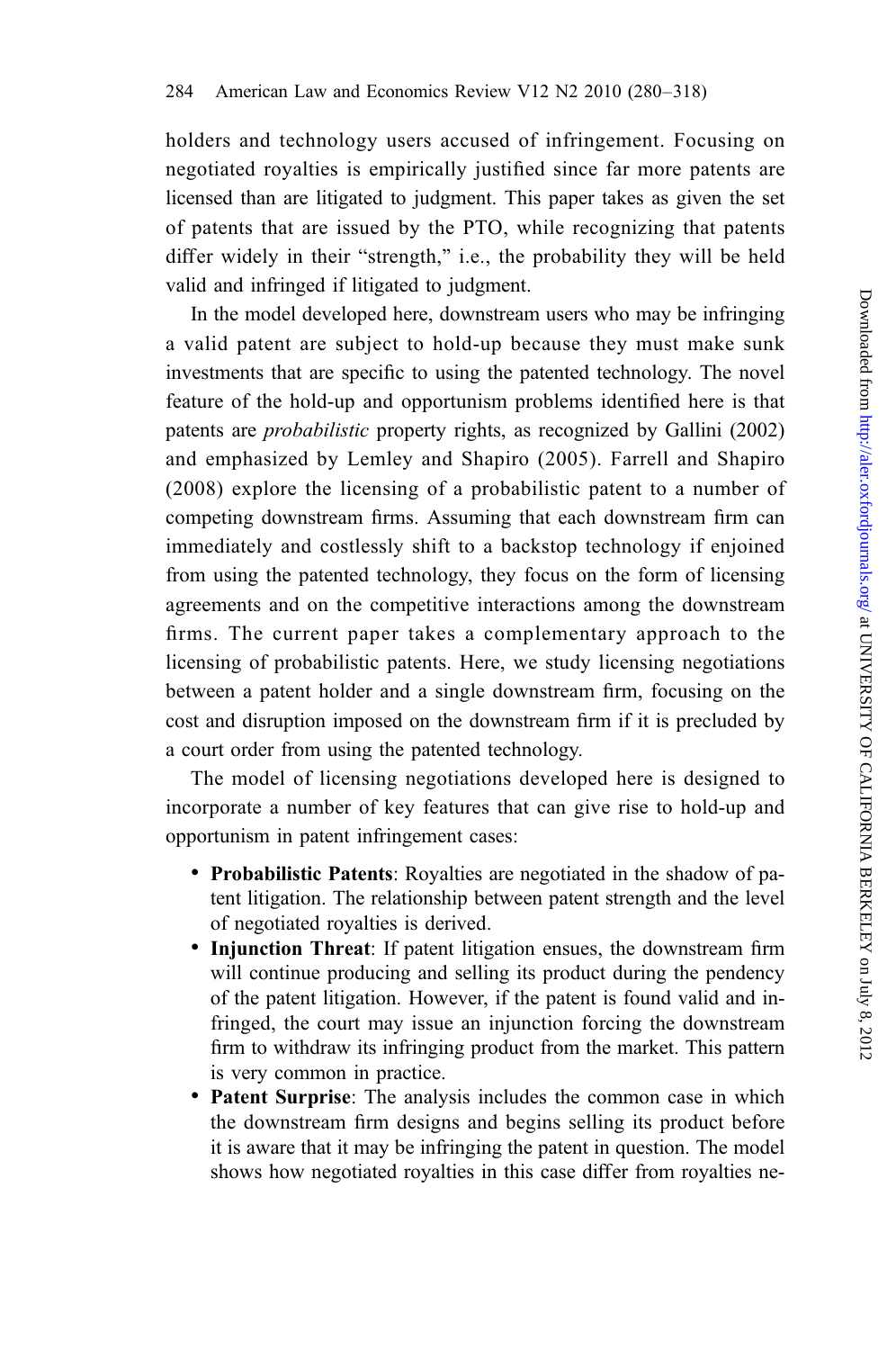gotiated in situations where the downstream firm is fully aware of the patent holder's assertions at the time it originally designs its product.

- Patent on Minor Features: The fraction of the total value created by the downstream product attributable to the patented invention is tracked as a parameter in the analysis. The model predicts that hold-up problems are greatest for patents covering a minor feature of a high-margin product. $10$
- Redesign Time and Expense: The cost that the downstream firm would have to bear to redesign its product to avoid using the patented technology and the time required to complete this redesign are tracked as parameters in the analysis. These two elements create the prospect of hold-up.
- Reasonable Royalties: The relationship between the level of "reasonable royalties" used to compute the patent damages and the level of negotiated royalties is derived. The level of reasonable royalties in a self-fulfilling equilibrium is calculated.

Section 2, "Royalty Negotiations," presents the basic modeling elements. Section 3, "Surprise," studies the case in which the downstream firm has already designed its product when faced with the patent holder's infringement claims. The negotiated royalty is decomposed into a portion attributable to the patented invention and a portion attributable to hold-up. This section identifies the factors that determine the fraction of the patent holder's overall payoff attributable to hold-up. Section 4, "Staying Permanent Injunctions to Permit Redesign," shows that the portion of the patent holder's payoff attributable to hold-up is reduced if the courts routinely stay injunctions to give infringing firms time to redesign their products and introduce non-infringing versions. Section 5, "Early Negotiations," shows, somewhat surprisingly, that the patent holder can still profit from the prospect of hold-up even if the downstream firm is fully aware of the patent infringement claim against it when it initially designs its product. In fact, for weak patents, early knowledge of potential infringement is of no value at all to the downstream firm. Section 6, "Reasonable Royalties in Self-Fulfilling Equilibrium," shows that the hold-up component of the patent holder's payoff is even greater

<sup>10.</sup> As stated by the General Counsel of Intel: "A fundamental invention deserves greater value than a relatively minor tweak to work that went before it. A broad application of the injunction remedy makes *all* patents "crucial," whether they are or not." See "Troll Call," by Bruce Sewell, Wall Street Journal, March 6, 2006.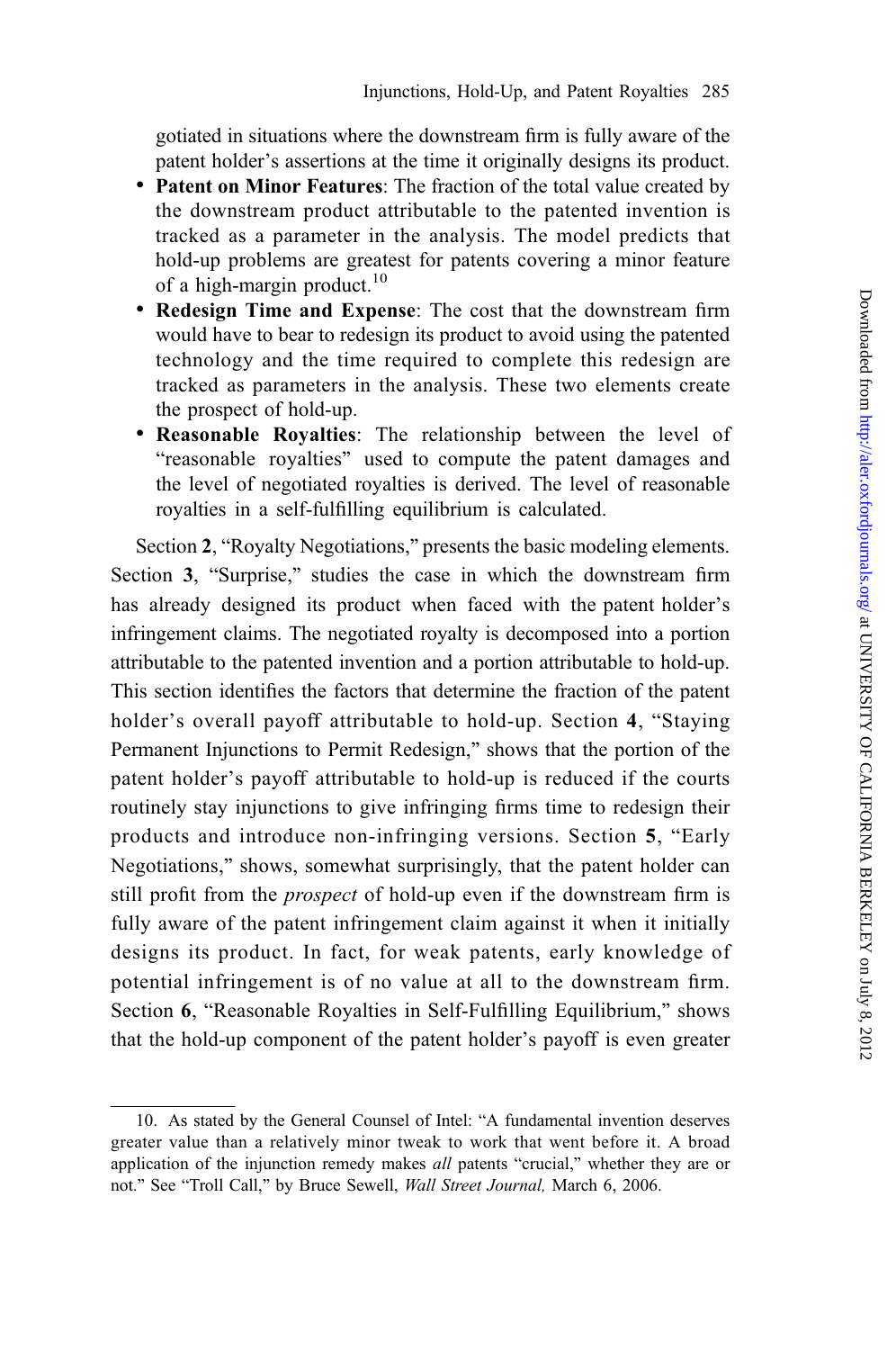if reasonable royalties are determined endogenously in a self-fulfilling equilibrium. Section 7 discusses the implications of this analysis for legal rules regarding injunctions in patent cases and for reform of the patent system. Section 8 concludes.

#### 2. Royalty Negotiations

A patent holder P owns a single patent. A downstream firm D produces a product that can incorporate a feature covered by the patent. The patent holder and the downstream firm are not competitors.<sup>11</sup>

## 2.1. Patented Feature

The patented feature increases the value of D's product by  $v \ge 0$  to all consumers, in comparison with the best non-infringing alternative.<sup>12</sup> We call  $\nu$  the "value of the patented technology." The downstream firm has a clear incentive to build the patented feature into its product: doing so allows it to charge a price that is higher by  $\nu$ .

Let  $p$  denote the price per unit that  $D$  receives with the patented feature, and let  $c$  denote the marginal cost to  $D$ , apart from any royalty payments to P. We call D's per-unit margin  $m \equiv p - c$  for products incorporating the patented feature. D's per-unit margin for products not incorporating the patented feature equals  $m - v > 0$ . In some cases,  $m - v$  will be large in comparison with v. This occurs for "complex technologies" that incorporate many features or components, such as a complex piece of hardware like the BlackBerry handheld device or the Intel Pentium microprocessor or a sophisticated software product such as Microsoft Windows, Microsoft Office, Adobe Acrobat, or Adobe Photoshop. In other cases,  $m - v$  can be very small relative to  $v$ . This occurs if D earns little margin on its product without the patented technology.

Let  $X$  denote the number of units produced by  $D$  per unit time. For simplicity, we treat D's rate of sales per unit time,  $X$ , as independent of

<sup>11.</sup> The analysis presented here would need to be modified to address cases in which the patent holder competes against the alleged infringer and thus can claim patent damages based on lost profits, not just "reasonable royalties."

<sup>12.</sup> The value of the patented technology is measured net of any extra marginal costs caused by the patented feature. The analysis here is unchanged if the patented technology reduces the unit cost of production by v.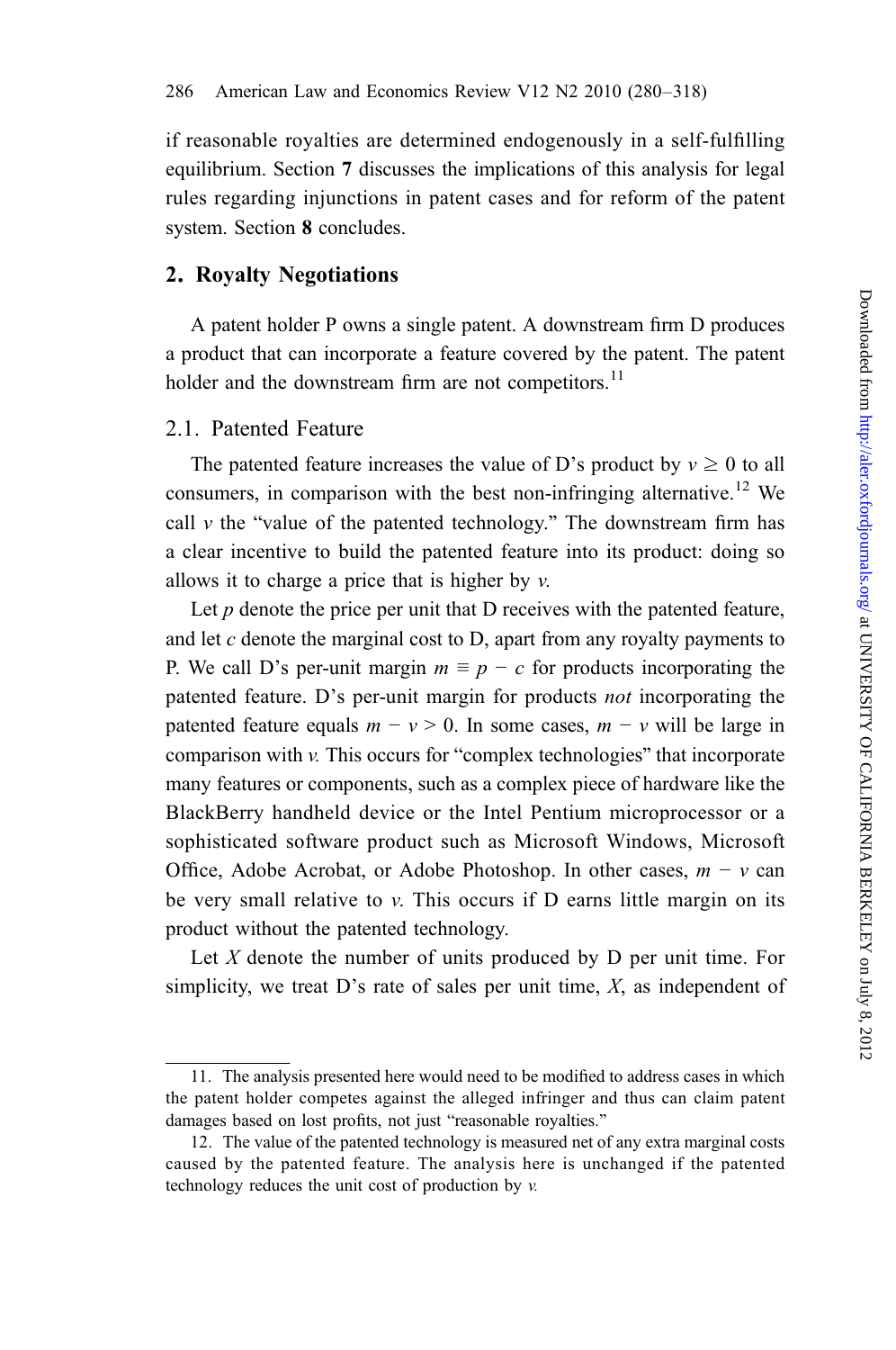whether or not D incorporates the patented feature into its product.<sup>13</sup> The relevant patent lifetime is normalized to the period [0, 1], so the total number of units sold during the lifetime of the patent equals  $X$ . We assume no discounting. $14$ 

#### 2.2. Product Design and Redesign

The downstream firm makes an initial product design decision to either include or exclude the patented feature. We assume that the (fixed) initial product design costs borne by D are the same, whether or not D chooses to incorporate the patented feature into its product. Hence, we do not need to track these costs in our analysis.

If D initially incorporates the patented feature in its product, it is costly and time consuming for D to *redesign* its product later to avoid using this feature, as would be required for D to keep selling its product if P obtains an injunction against D and if the two parties do not sign a licensing agreement. We denote by  $F$  those (fixed) redesign costs. We denote by  $L \geq 0$  the lag from the time that D commits to incurring the redesign costs until the time when the redesigned product is ready for sale.

#### 2.3. Patent Strength and Litigation Costs

If patent litigation occurs, there is a probability  $\theta$  that P's patent will be held valid and infringed by D's product, in which case we say that P wins the litigation. We call  $\theta$  the "patent strength." With complementary probability  $1 - \theta$ , the patent is ruled invalid or not infringed by D, in which case we say that D wins the litigation. Patent strength is common knowledge.

If the firms litigate, each must bear litigation costs, which we denote by  $C_{\rm P}$  and  $C_{\rm D}$ , respectively. Our analysis focuses on the cases where these

<sup>13.</sup> Our analysis could be amended to account for circumstances in which the patented feature causes D to make extra sales. In that case, the analysis here would still apply to the sales that are *not* caused by the feature in question. Allowing sales to vary with time would not alter the basic analysis and could be accomplished simply by redefining the time variables in the analysis to reflect sales made as well as time passed.

<sup>14.</sup> Accounting for discounting would be straightforward. Each time variable in the analysis would just be redefined to measure the present discounted value of a constant annuity over that time period as a fraction of the present discounted value of a constant annuity lasting for the entire patent lifetime.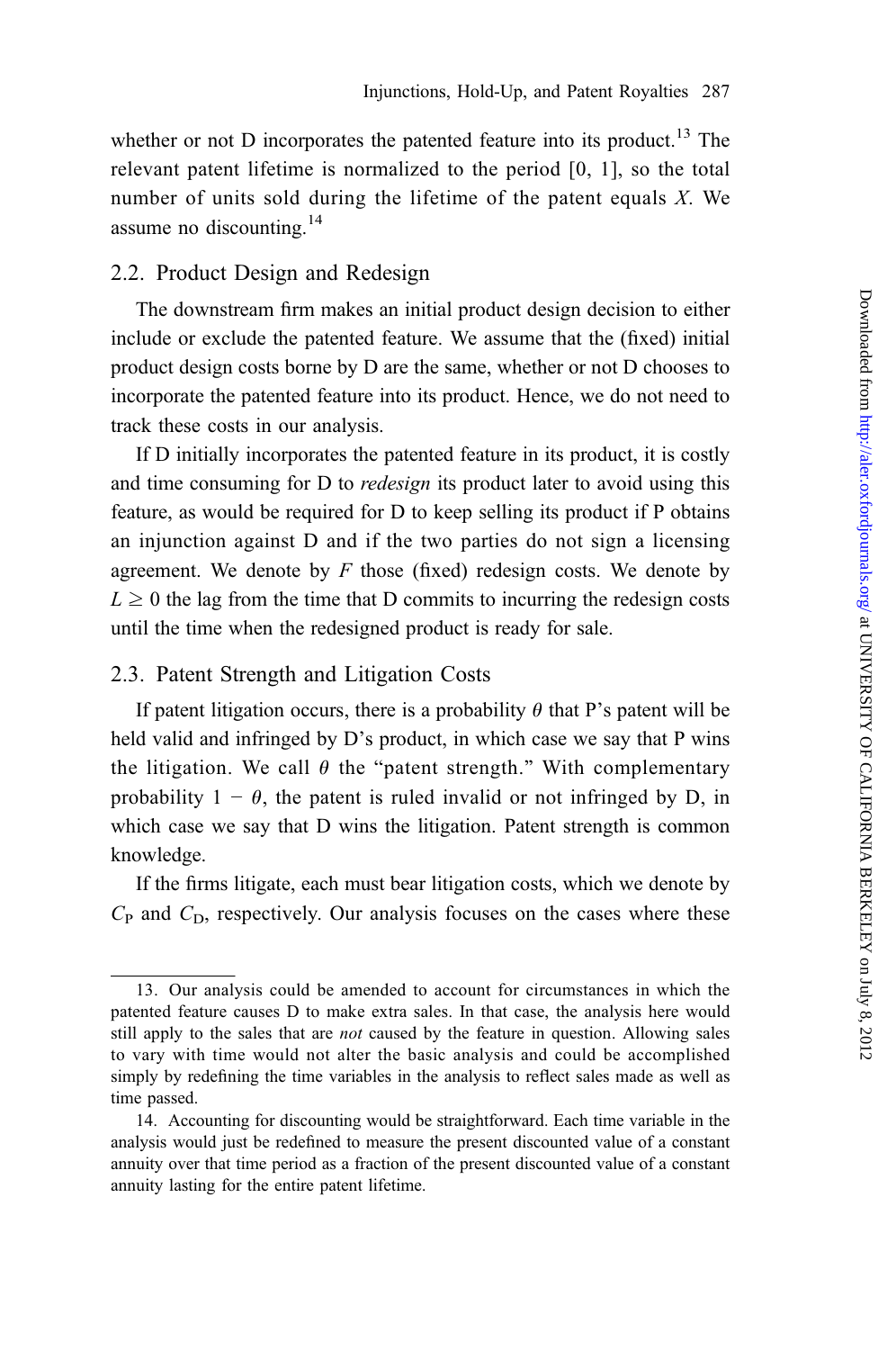litigation costs are small enough relative to the stakes so that each party finds it worthwhile to incur its litigation costs rather than withdraw.

Litigation takes time  $T < 1$ . Since the patent lifetime is normalized as the period  $[0, 1]$ , T is the duration of litigation as a fraction of the remaining lifetime of the patent. We define the "end" of litigation to be the time at which the ultimate winner of the litigation is determined. If P wins the patent litigation, we assume that an injunction issues at this same point in time.<sup>15</sup> For simplicity, we assume that redesigning the product does not take as long at litigation,  $L \leq T$ , so the downstream firm that begins redesign work when sued for patent infringement can complete that work before facing a permanent injunction.

## 2.4. Nash Bargaining Over Royalties

We assume Nash Bargaining between P and D, so they split any gains from trade available during any negotiations they have. We denote P's bargaining skill by  $\beta \in [0,1]$ , so P captures its disagreement payoff plus a fraction  $\beta$  of the gains from trade. Likewise, D captures its disagreement payoff plus a fraction  $1 - \beta$  of the gains from trade. The disagreement payoffs used here are the payoffs that result if each party pursues its optimal credible strategy if negotiations are unsuccessful. In the text, we assume that bargaining occurs once prior to litigation and, if necessary, once again after the litigation is resolved. The Appendix shows that the hold-out component of the patent holder's reward is at least as large if bargaining is ongoing.

Since we are studying Nash Bargaining in a model with symmetric information and since the combined payoffs of the two firms are larger under agreement (initial licensing) than under initial disagreement (no licensing), we know that the model must predict licensing, not litigation.

<sup>15.</sup> We use a highly simplified model of the litigation process. We assume that no preliminary injunction issues; in fact, such injunctions are rare. We also abstract away from intermediate rulings that cause the parties to update significantly their views on patent strength. We do not believe that our basic results are sensitive to this assumption. The analysis would be quite similar if one were to assume that an intermediate ruling does issue, so long as this ruling is highly accurate in terms of the ultimate disposition of the patent case, in which case one can think of the time from the intermediate ruling to the end of the litigation as a period during which the permanent injunction has been stayed, as analyzed below.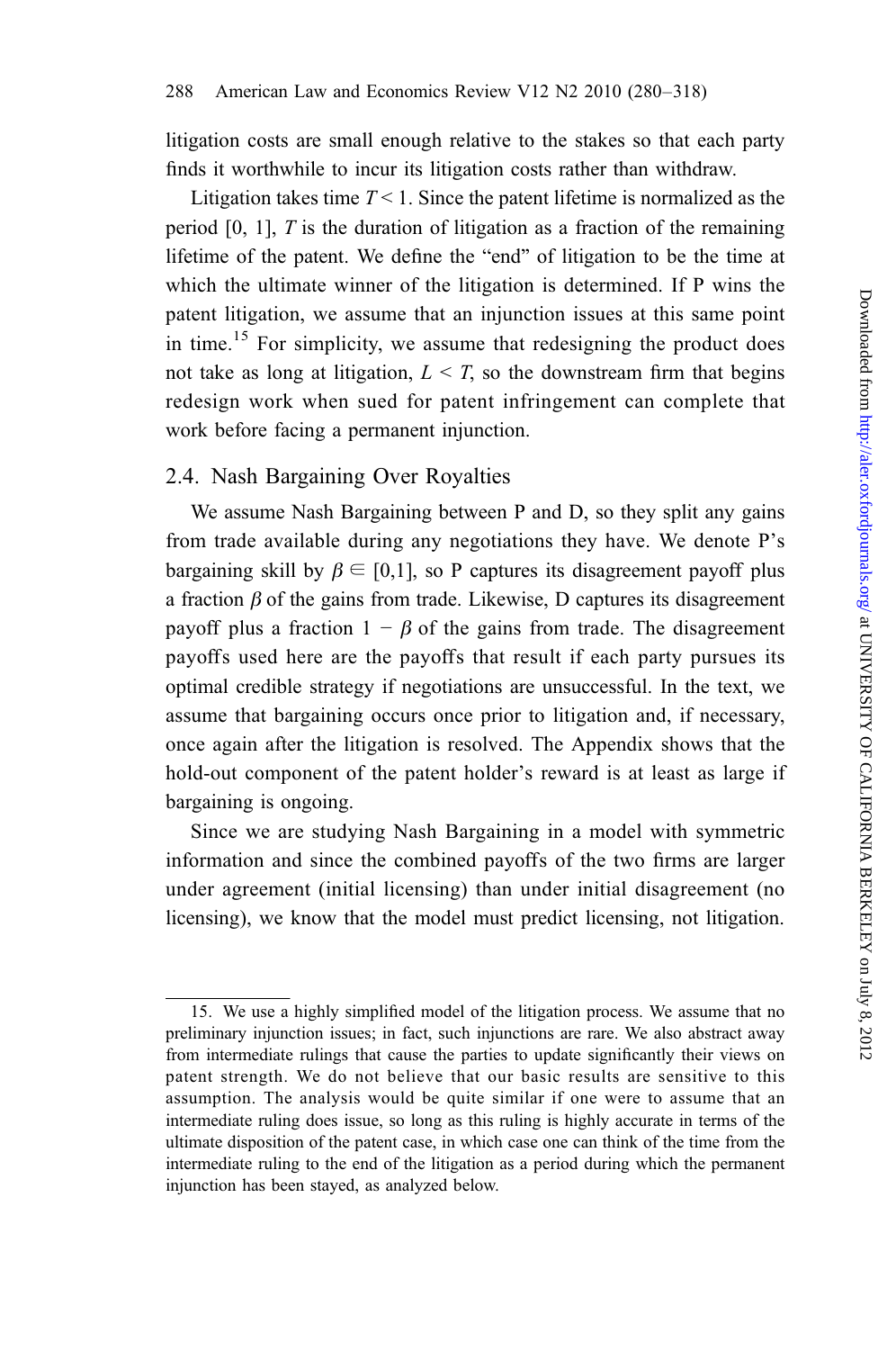Therefore, this model should not be viewed as offering predictions about the likelihood of litigation. Rather, it informs the terms on which patent settlements, i.e., licensing, will occur. Even though the parties do not litigate in equilibrium, the rules regarding injunctions and damages do affect the equilibrium royalty rate because they affect the parties' payoffs from litigation, and the parties negotiate a licensing agreement in the shadow of litigation.<sup>16</sup>

#### 2.5. Benchmark Royalty Rate

In order to isolate the effects of redesign costs and lags, we define a benchmark royalty rate that would result if the downstream firm could redesign its product without cost or delay, in which case there is no prospect for hold-up. In this simple and special case and if litigation costs are zero or neutral,  $17$  the negotiated royalty rate would be equal to  $\overline{r} = \beta \theta v$ . This benchmark reflects the value of the patented feature, v, discounted by the patent strength,  $\theta$ , and by the underlying bargaining skill of the patent holder,  $\beta$ . The corresponding benchmark level of profits for the patent holder is  $\overline{\pi} = \overline{r}X = \beta \theta vX$ . Comparing the negotiated royalty rate with this benchmark allows us to isolate the component of the negotiated royalties attributable to hold-up. Section 7 discusses this benchmark further.

## 2.6. Patent Damages and Reasonable Royalties

If the patent is valid and infringed, D will owe P damages for any past infringement. We denote by s the "reasonably royalty" per unit that the court will require D to pay in this event.<sup>18</sup> This variable is measured to

<sup>16.</sup> The vast majority of interactions between patent holders and alleged infringers result in licensing agreements. As reported in Lemley and Shapiro (2005), about 97% of all filed patent cases settle. Furthermore, if we suppose that three to five patent disputes result in a licensing agreement for every one that leads to a patent suit even being filed, then there are more than one hundred patent licenses for every patent litigation that results in a final judgment.

<sup>17.</sup> Below, we show that litigation costs are neutral, i.e., they do not affect negotiated royalties if  $\beta C_D = (1 - \beta)C_P$ . This condition is met if the two parties have equal litigation costs and equal bargaining skill.

<sup>18.</sup> We are not studying the case in which P competes against D and thus asserts damages from D based on lost profits. Our analysis is confined to the case in which P's damage claim only involves reasonable royalties.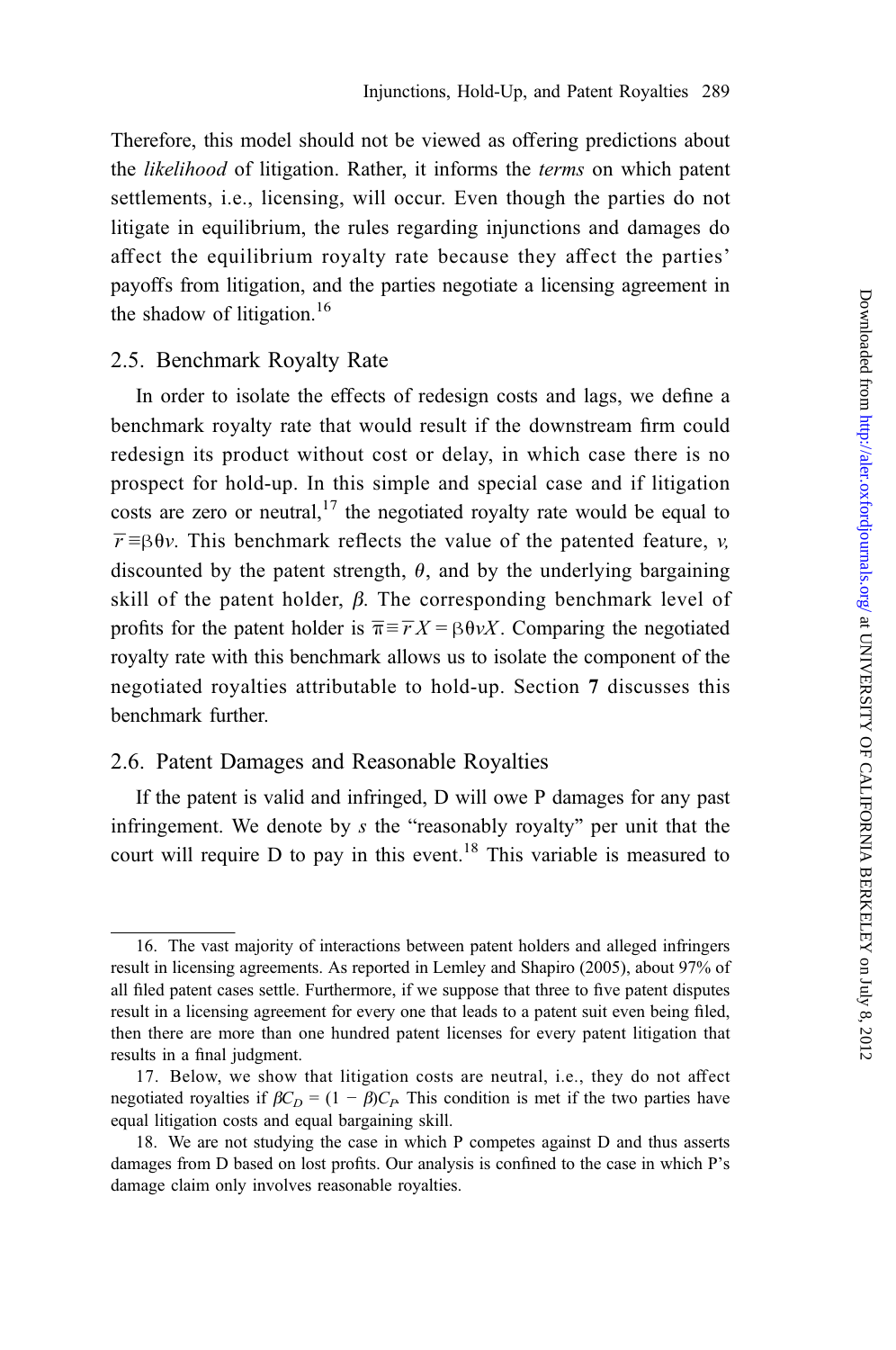include the possibility that D will be judged to have engaged in willful infringement, which can lead to a trebling of damages. To reduce the number of cases, we assume that the expected royalties are no greater than the value of the patented feature:  $\theta$ s  $\leq$  v. This inequality is satisfied if the "reasonable royalty" is no more than the value of the patented feature, i.e.,  $s \le v$ ; this includes the benchmark case (see just below) where  $s = \beta v$ .

We initially treat s as exogenous. This allows us to see how alternative rules governing the determination of patent damages affect negotiated royalty rates. However, after we calculate the equilibrium royalty rate for any given level of s, we perform much of our analysis assuming that  $s = \beta v$ . As explained below, this is a natural benchmark level for reasonable royalties under patent law. In particular, it is the royalty rate that would be negotiated between P and D if D were aware of P's patent when D initially designed its product and if P's patent were known to be valid and infringed by D. In Section 6, we show how s can be determined endogenously in a fulfilled-expectations equilibrium.

## 2.7. Timing of Product Design, Negotiations, and Litigation

We consider two basic models which are similar in spirit but differ in their timing.

In the first model, "Surprise," the downstream firm is unaware that P may obtain a patent on the relevant feature at the time that D makes its initial product design decision. Naturally, since the feature adds value, D incorporates the patented feature into its product.<sup>19</sup> The extensive form game begins when P subsequently asserts its patent against D's product and the two firms negotiate over patent royalties. If these initial licensing negotiations fail, P decides whether or not to sue D for patent infringement. If P sues D, D then decides whether or not to sell its allegedly infringing product. D also can work on redesigning its product. If P wins the litigation, the parties have another opportunity to negotiate a patent license subsequent to the court's ruling.

<sup>19.</sup> This situation, which is common in the information technology sector, implicitly involves independent invention: P and D both "discover" the patented technology independently. As explained in Shapiro (2006) and Shapiro (2007), another, arguably superior way to deal with independent invention is to establish an independent invention defense, at least if D uses the patented invention before the patent application is published or the patent issues.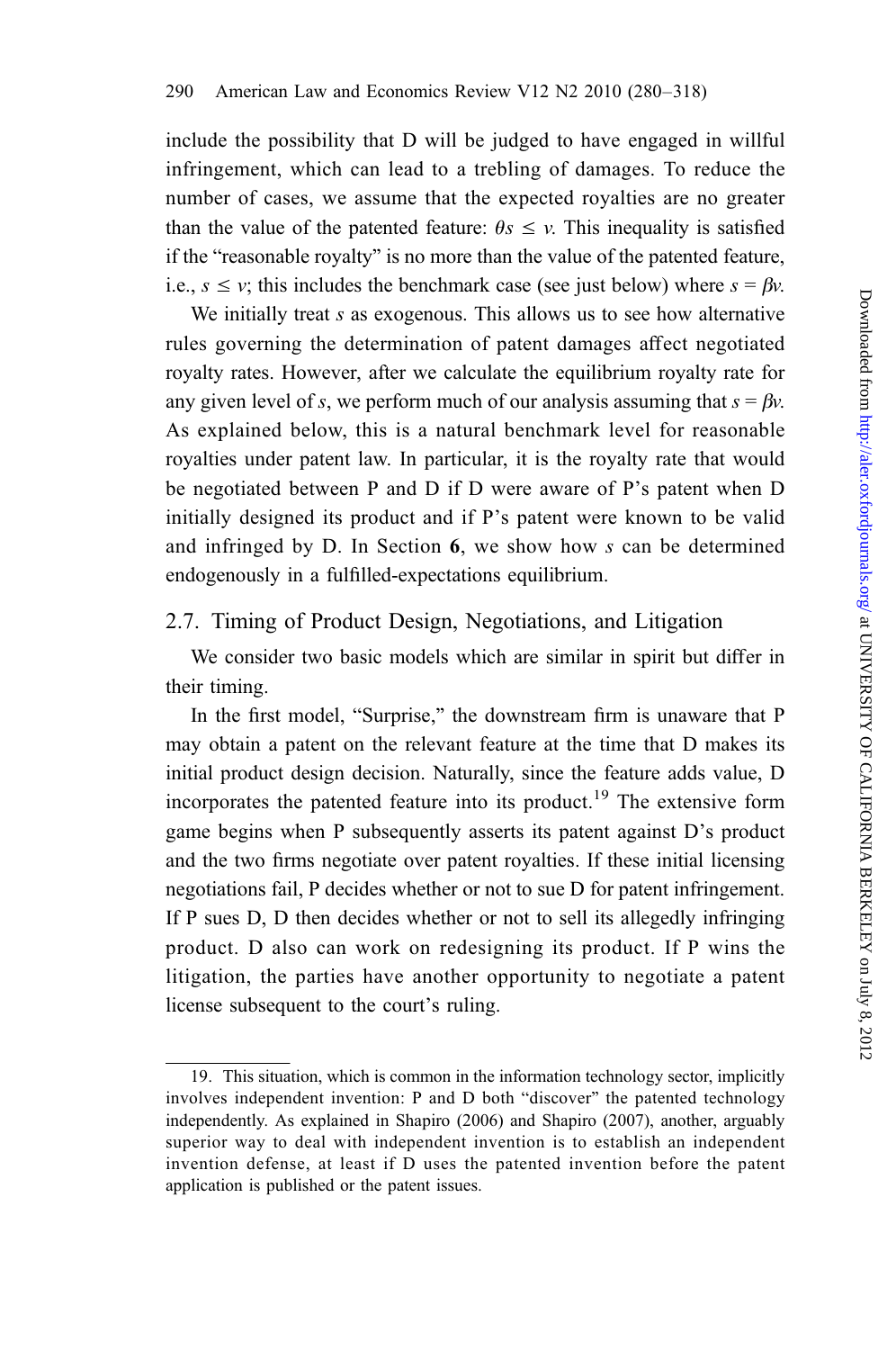The second model, "Early Negotiations," is the same as the "Surprise" model except that D is aware of P's patent, and the two parties have an opportunity to negotiate over royalties before D makes its initial product design decision.

#### 3. Surprise

In this section, we study the situation in which D was unaware of P's pending or issued patent at the time that D initially designed its product to incorporate the patented feature. This fact pattern occurs frequently, either because D designed its product before P's patent application was published and before P's patent issued or because D was simply unaware of P's patent application or issued patent when D designed its product, even though D's design efforts occurred after this information had become public.<sup>20</sup>

We are interested in understanding the factors that govern the negotiations between P and D over a patent license once P asserts its patent against D's product. More specifically, our model is designed to explain the royalty rate likely to emerge from those negotiations. We pay particularly close attention to how injunctions and the rule by which reasonable royalties are determined affect the royalty rate negotiated between P and D.

As usual with Nash Bargaining, to determine the negotiated per-unit royalty rate, r, we need to calculate each party's payoff from agreeing on that royalty rate and each party's disagreement payoff, which here involves patent litigation. The agreement payoffs are straightforward. The payoff to the downstream firm from accepting a license at rate  $r$  is given by  $(m - r)$  X. P's payoff from this license is rX. Their combined payoffs from licensing are simply  $mX$ <sup>21</sup>

<sup>20.</sup> The second of these possibilities need not imply that D was derelict or actively ignoring or evading or willfully infringing P's patent, given the large number of patents, many of which have broad and vague claims.

<sup>21.</sup> We express the payment from D to P in terms of a uniform per-unit royalty rate,  $r$ , which will apply for the lifetime of the patent. Allowing a fixed licensing fee or more generally a two-part tariff would not matter at all in our model, given our assumption that D sells a fixed number of units, whether or not D's product incorporates P's patented feature. Allowing royalty rates that vary with time also would not add anything to the analysis.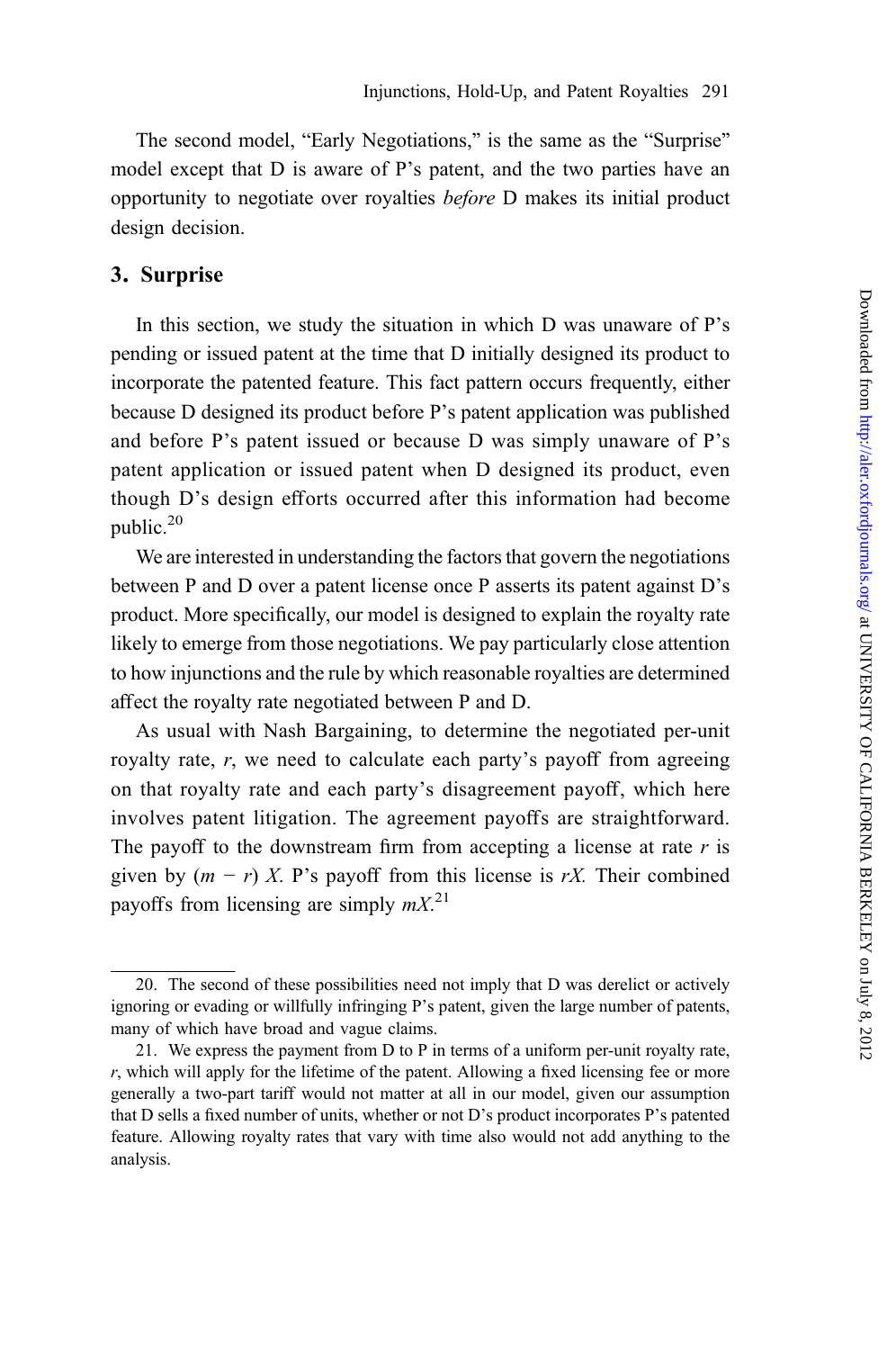## 3.1. The Downstream Firm's Threat Point

What happens if P and D do not reach an initial licensing agreement? In that event, P decides whether or not to initiate patent litigation against D. If P does not sue D, the game is over and P receives no royalties. $22$ We focus on the case where P's litigation costs are small enough relative to the expected payoff from litigation that P's threat to sue is credible and where D's litigation costs are small enough relative to the value of staying in the market that D litigates rather than exiting.<sup>23</sup> Since  $m > v$  $\geq \theta s$ , D finds it profitable to continue selling its product rather than withdraw it during the pendency of litigation, despite the possibility that D will subsequently be liable for patent damages. Our focus on these situations fits with our interest in valuable and complex products for which the patent involves only a relatively small component in the overall product. In these settings, unlike in pharmaceuticals, firms frequently find it optimal to keep selling their products in the face of patent infringement claims, even though doing so runs the risk of incurring liability for infringement.<sup>24</sup>

The downstream firm also must decide whether to commit resources right away to redesigning its product. The analysis thus breaks into two cases, depending upon which of these strategies is optimal for D:

- Redesign: Develop a non-infringing version right away.
- Do Not Redesign: Do not develop a non-infringing version at this time.

The Appendix proves the following:

Lemma 1. The downstream firm's optimal strategy in the absence of a licensing agreement is "Redesign" if and only if  $\theta > \frac{1}{\beta} \frac{F}{(m-v)XL + F} \equiv \theta^{*}$ .<sup>25</sup>

<sup>22.</sup> In a model where P could choose the date to initiate patent litigation, P would not find it optimal to wait and sue later. Delay gives D a chance to begin redesigning its product, brings the date at which the patent expires closer, and offers no advantage to P since D is not making any new investments specific to the patented technology.

<sup>23.</sup> The Appendix derives sufficient conditions on litigation costs such that litigation is credible for each party.

<sup>24.</sup> The patent holder is in an even stronger position if the downstream firm would withdraw its product during the pendency of patent litigation.

<sup>25.</sup> If  $\theta^* \geq 1$ , D never engages in redesign, regardless of patent strength, and the analysis simplifies to the case in which "Do Not Redesign" is optimal for D for all values of θ.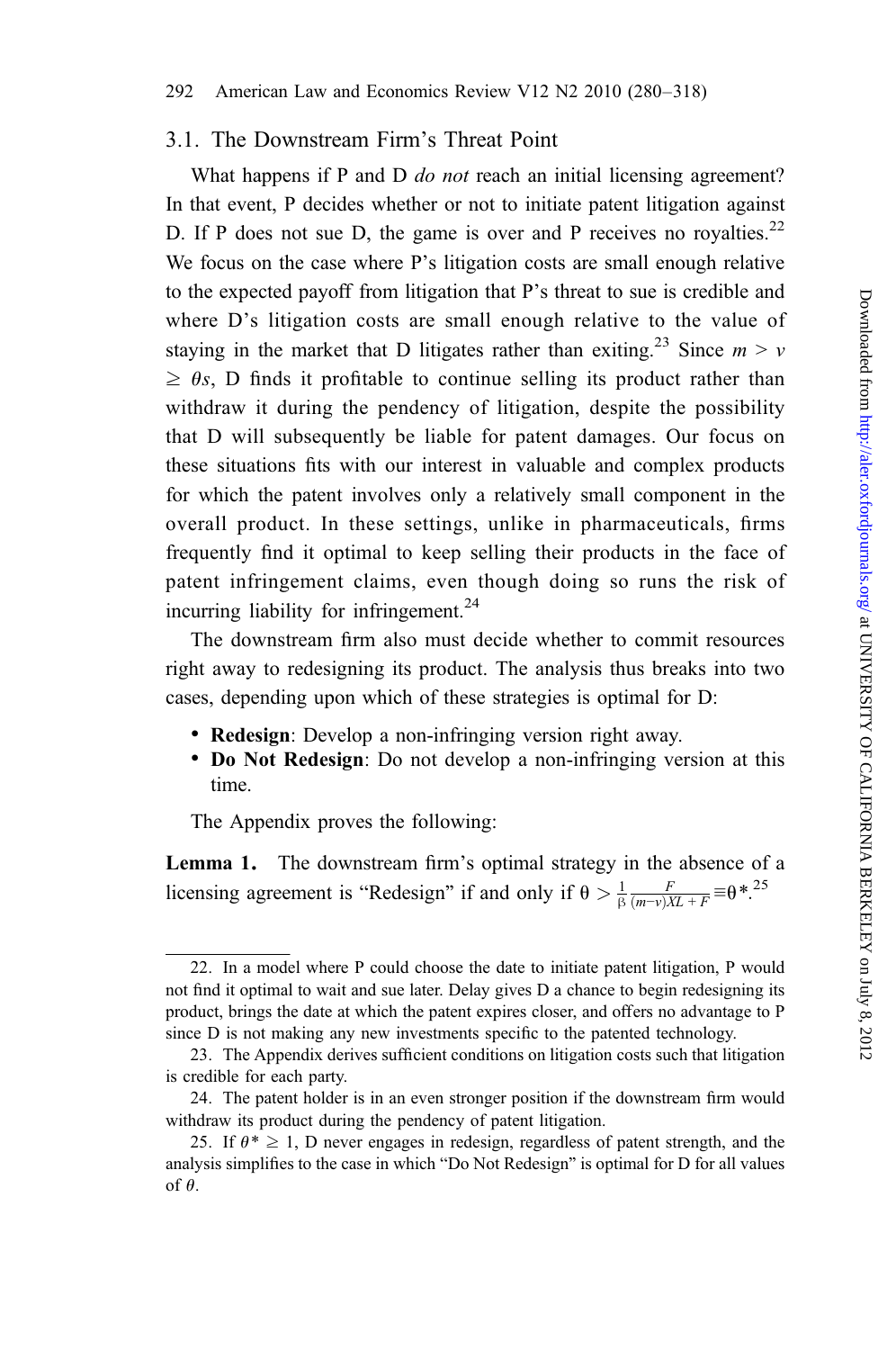The downstream firm is more likely to redesign its product during litigation (a) the stronger is the patent, (b) the greater is the patent holder's bargaining skill, (c) the larger are the total margins that D could earn without the patented feature which are at risk due to an injunction if P wins the patent litigation,  $(m - v) X L$ , and (d) the smaller are the redesign costs. Intuitively, if the patent is weak, D will not find it optimal to incur product redesign costs during the pendency of litigation, since it is relatively unlikely that the redesigned product will ever be needed.

## 3.2. Negotiated Royalties for Relatively Weak Patents

For  $\theta \leq \theta^*$ , D's threat point is "Do Not Redesign." In this case, denoting the negotiated total royalties by  $\pi^*$  and the negotiated per-unit royalty rate by  $r^*$ , the Appendix proves the following

Theorem 1. Suppose that reasonable royalties are set at their benchmark level,  $s = \beta v$ . For relatively weak patents, i.e.,  $\theta \leq \theta^*$ , the patent holder's payoff equals

$$
\pi^* \equiv r^* X = \beta \theta \left[ \nu X + (m - \nu) L X + F \right] + \left[ \beta C_D - (1 - \beta) C_P \right]. \tag{1}
$$

The first term,  $\beta \theta \nu X$ , reflects the value of the patented feature,  $\nu X$ , discounted by the probability that the patent is valid and infringed,  $\theta$ , and by the patent holder's bargaining skill, β. The second term,  $βθ(m - v) LX$ , measures P's ability to hold up D based on the lag time associated with design-around. This expression depends upon the value to D of using *non-patented* technology,  $(m - v)$ , as well as the redesign lag, L. The third term,  $\beta \theta F$ , measures P's ability to hold up D based on the fixed costs associated with redesigning the product. The final term,  $\beta C_D - (1 - \beta)C_p$ , reflects P's net bargaining advantage associated purely with fact that failure to reach a licensing agreement will impose litigation costs on both parties. The net impact of this threat depends upon the two firms' relative litigation costs and bargaining skill. This expression can be positive or negative. This term is larger, the greater is P's bargaining skill, the greater are D's litigation costs, and the smaller are P's litigation costs. This term is zero in the neutral case in which  $\beta = 1/2$  and  $C_P = C_D$ .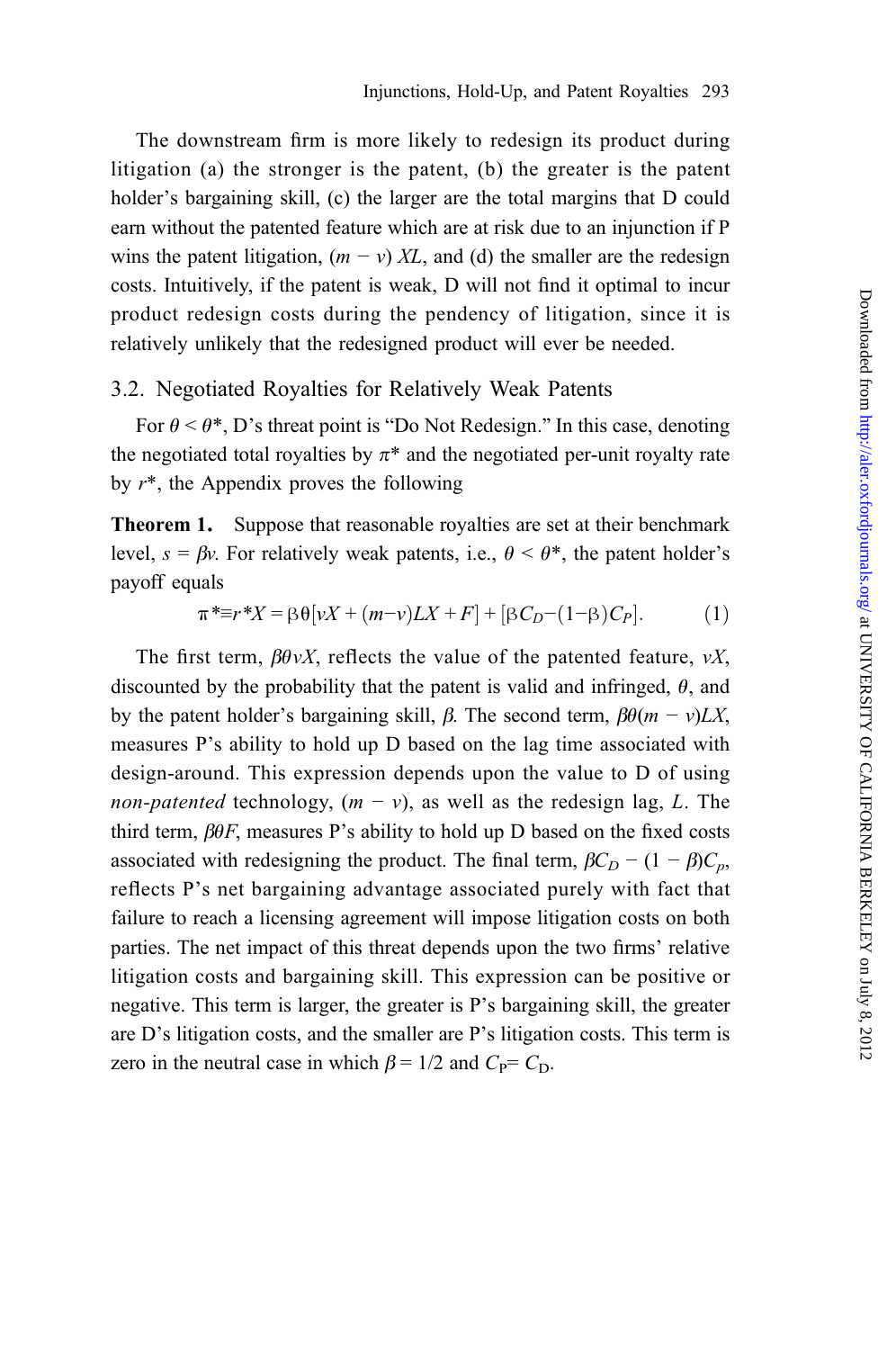#### 3.3. Negotiated Royalties for Relatively Strong Patents:  $\theta > \theta^*$

For  $\theta > \theta^*$ , D's threat point is "Redesign." In this case, the Appendix proves the following

Theorem 2. Suppose that reasonable royalties are set at their benchmark level,  $s = \beta v$ . For relatively strong patents, i.e.,  $\theta > \theta^*$ , the patent holder's payoff equals

$$
\pi^* \equiv r^* X = \beta \theta v X + \beta F + [\beta C_D - (1 - \beta) C_P]. \tag{2}
$$

We have already discussed the first and last terms on the right-hand side of this expression. The new term,  $\beta F$ , is the amount that P can extract per unit because D's threat point involves redesign costs of F. Note that this term is not discounted by patent strength because D's threat point involves incurring the redesign costs whether or not the patent is valid.

#### 3.4. Negotiated Royalty Rates and Patent Strength

Figure 1 shows how the patent holder's payoff varies with patent strength. For simplicity, we now introduce the standing assumption that the litigation cost term  $\beta C_{\text{D}} - (1 - \beta)C_{\text{P}}$ , is zero.

The heavy straight line through the origin depicts Equation (1), which applies when  $\theta \leq \theta^*$ . The flatter straight line in Figure 1, beginning at  $\pi^* = \beta F$  when  $\theta = 0$ , depicts Equation (2), which applies when  $\theta > \theta^*$ . The equilibrium profits,  $\pi^*$ , are depicted by the two heavier line segments in Figure 1. Note that the patent holder's payoff drops discontinuously at  $\theta = \theta^*$ . This reflects the idea that P's payoff is discretely lower if D's threat point is to redesign. Figure 1 also displays a line representing the benchmark level of royalties,  $\pi = \beta \theta v X$ .

The two lines in Figure 1 depicting Equations (1) and (2) cross at  $\theta^{**}$  =  $βθ^*$ . For  $θ ∈ (θ^{**}, θ^*)$ , D would be better off if it could credibly commit to redesigning its product in the event no licensing agreement is reached. A credible threat to redesign the product would help D negotiate with P since redesign leaves P in a weaker negotiating position in the event that P wins the patent litigation.

#### 3.5. Impact of Hold-Up for Relatively Weak Patents

We now compare the patent holder's payoff with the benchmark level of  $\pi = \beta \theta \nu X$  that applies without redesign costs or lags. For relatively weak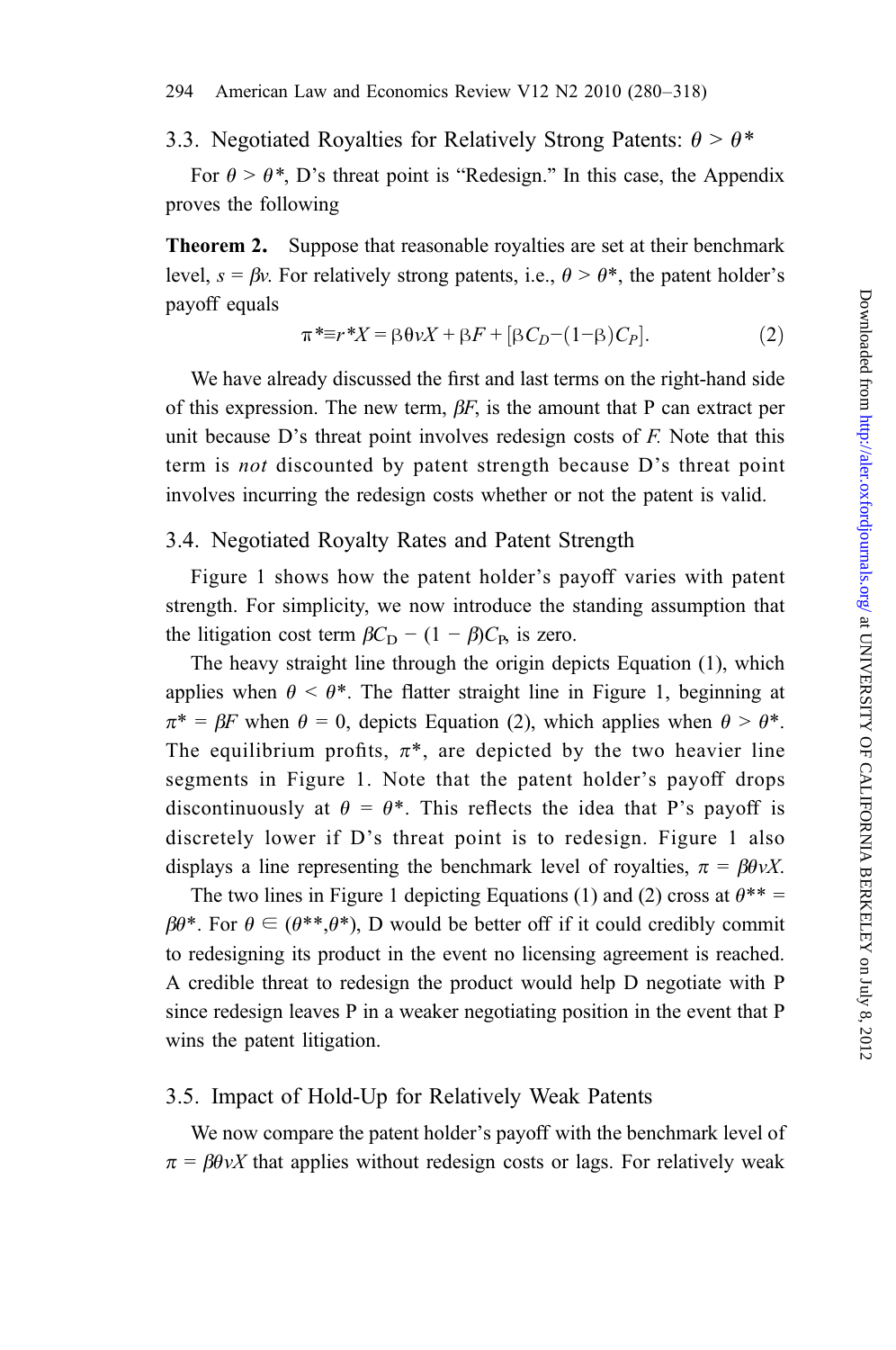

Figure 1. Negotiated Royalties.

patents, i.e.,  $\theta \le \theta^*$ , using Equation (1), the additional payoff to the patent holder due to hold-up is given by  $\pi^* - \pi = \beta \theta [(m - v)LX + F]$ . Measured relative to the benchmark payoff, the hold-up term equals

$$
\frac{\pi^* - \overline{\pi}}{\overline{\pi}} = \frac{m - \nu}{\nu} L + \frac{F}{\nu X}.
$$
 (3)

The first term on the right-hand side of Equation (3) is the ratio of the value of the product without the patented feature to the value of that feature, times the percentage of the patent lifetime that is required for redesign. This term reflects the patent holder's power based on the threat that an injunction will force the downstream firm's product from the market during redesign. The second term is the ratio of the redesign costs to the total value of the patented improvement. Note that the expression in Equation (3) is independent of the patent strength and the patent holder's bargaining skill.

**Corollary 1.** For relatively weak patents, i.e.,  $\theta \leq \theta^*$ , the payoff to the patent holder due to hold-up relative to its payoff without hold-up is larger, the larger is the margin on a non-infringing product relative to the per-unit value of the patented feature, the time required to redesign the product to avoid infringement, and the ratio of the redesign costs to the total value of the patented feature.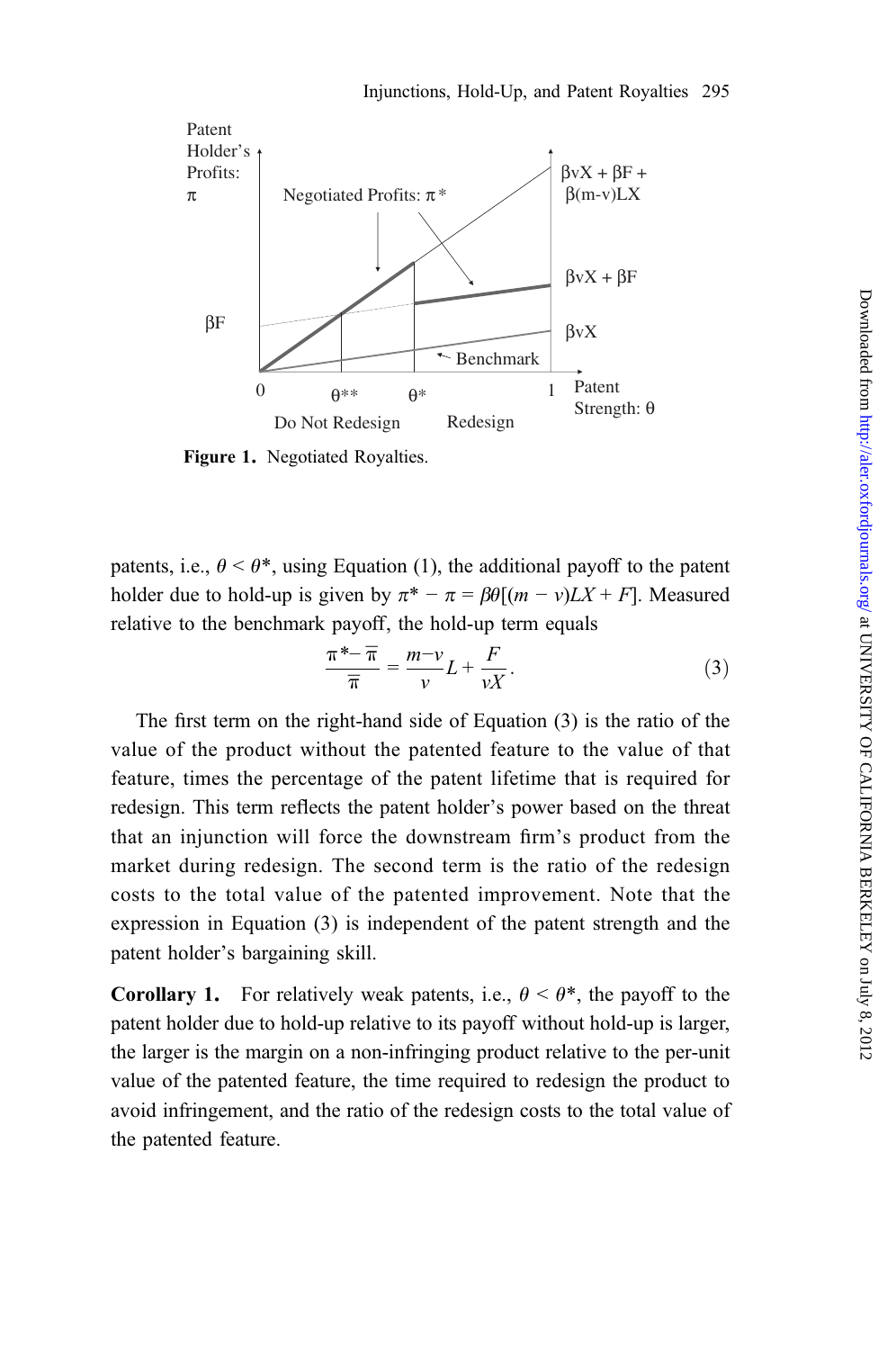We can illustrate the effects of hold-up using a numerical example. Suppose that the product sells for \$40 without the patented feature and the marginal cost of producing the product is \$30 per unit, so  $m - v =$ 10. Suppose the patented feature adds an extra \$1 of value, so  $v = 1$ . This implies that  $(m - v)/v = 10$ . Suppose that redesign will take 1 year out of 10 years remaining in the patent lifetime, so  $L = 0.1$ . Then the first term on the right-hand side of Equation (3) equals  $10 \times 0.1$  or 1.0. The patent holder's payoff due to hold-up is as large as its payoff based on the value of its patented feature. Put differently, the threat that P will obtain an injunction if its patent is proven valid and infringed causes the royalty rate to be twice as high as the benchmark level. In addition, redesign is costly. If the redesign costs equal half of the total value of the patented feature,  $F/vX = 0.5$ , causing the royalty rate to rise by an additional 50% above the benchmark level. The Appendix shows that  $\theta^*$  $= 2/3$  with these parameter values.

#### 3.6. Impact of Hold-Up for Relatively Strong Patents

We can perform the same exercise for relatively strong patents, i.e.,  $\theta$  >  $\theta^*$ , in which case D's threat point is "Redesign." Using Equation (2), the additional payoff to the patent holder due to hold-up is given by  $\beta F$ . Measured relative to the benchmark payoff, the hold-up term is now given by

$$
\frac{\pi^* - \overline{\pi}}{\overline{\pi}} = \frac{F}{\nu X} \frac{1}{\theta} \tag{4}
$$

The right-hand side is the product of two ratios: the ratio of the redesign costs to the total value of the patented invention to the downstream firm and the inverse of the patent strength.

**Corollary 2.** For relatively strong patents, i.e.,  $\theta > \theta^*$ , the payoff to the patent holder due to hold-up relative to its payoff without hold-up is larger, the larger is the ratio of the redesign costs to the total value of the patented feature and the weaker is the patent.

We can illustrate the effects of hold-up by modifying the numerical example given above so the marginal cost of production is \$10, which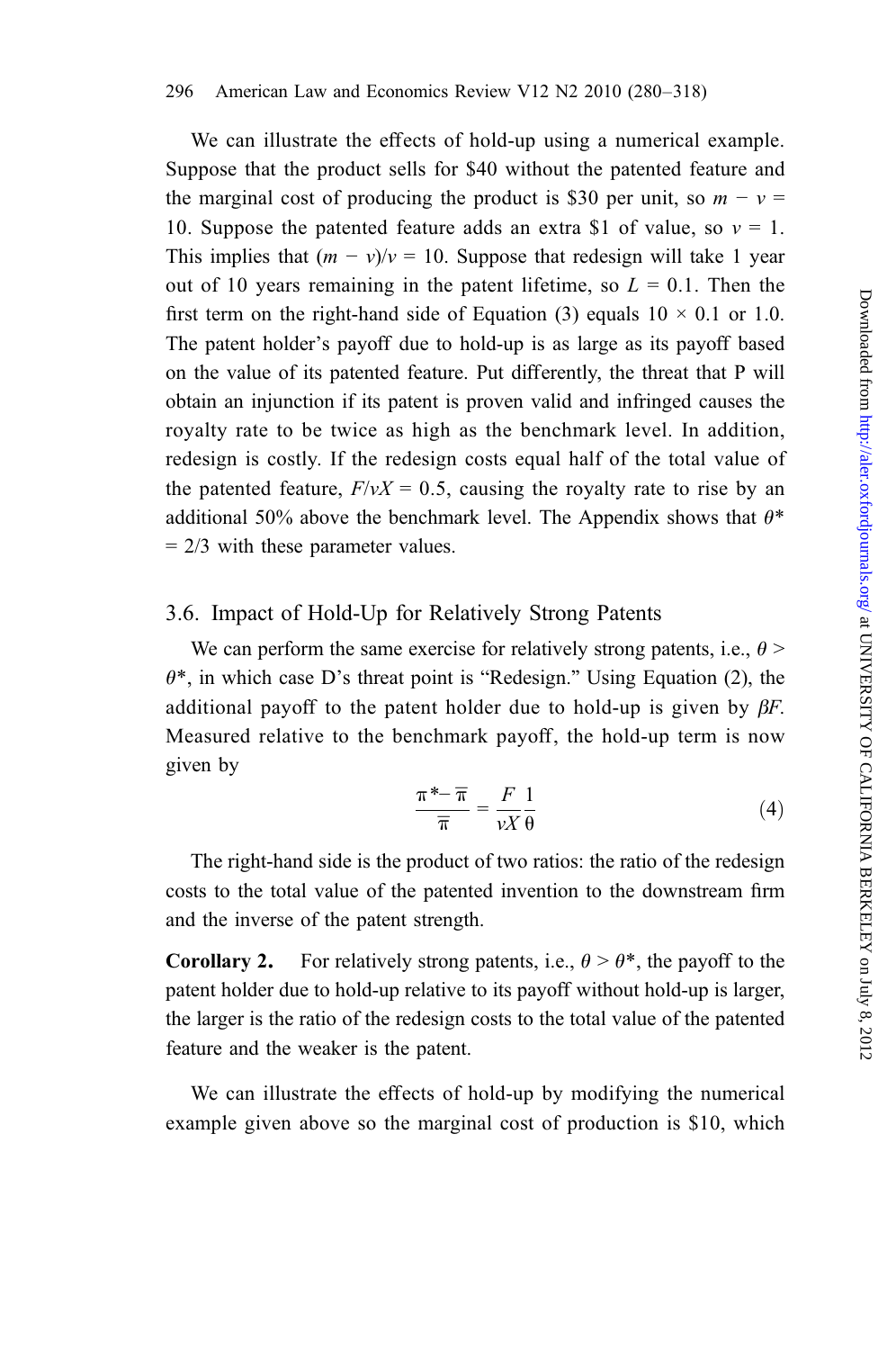implies  $m - v = 30$ . If the patent strength is  $\theta = 0.5$ , then P's threat to force D to redesign leads to a royalty rate twice the benchmark level.<sup>26</sup>

#### 4. Staying Permanent Injunctions to Permit Redesign

We now show how licensing negotiations in our model are affected if the courts regularly *stay* the permanent injunctions that they grant and if these stays last long enough to give downstream firms the opportunity to complete their redesign efforts.<sup>27</sup> If stays are routinely granted and reasonable royalties equal their benchmark level,  $s = \beta v$ , then D has no incentive to redesign its product prior to the resolution of litigation. D's optimal strategy for all  $\theta$  is "Do Not Redesign," and the Appendix shows that patent holder's payoff equals

$$
\pi^{**} = \beta \theta \left[ \nu X + F \right]. \tag{5}
$$

Figure 2 displays the heavy straight line through the origin which represents the patent holder's payoff if injunctions are stayed, as given by Equation (5). For comparison purposes, the patent holder's payoff without stays, from Figure 1, is also shown on Figure 2. Granting stays allows the downstream firm to delay its redesign efforts until it learns the outcome of the patent litigation. For this reason, stays are of no value for  $\theta = 0$  or  $\theta = 1$ ; for these extreme values of patent strength, there is no information to be learned. Stays are especially helpful for patents of intermediate strength, for which learning the outcome of the patent litigation is most informative.

Theorem 3. Routinely granting stays to permanent injunctions to provide infringing firms the time to design non-infringing products causes the hold-up component of the patent holder's payoff to fall, moving the patent holder's payoff closer to the benchmark level. Stays are most valuable to alleged infringers for patents of intermediate strength.

<sup>26.</sup> The Appendix shows that  $\theta^* = 2/7$  with these parameter values, so "Redesign" is indeed the optimal strategy for D if  $\theta = 1/2$ .

<sup>27.</sup> We assume that redesign is more profitable for D than exiting the market. If not, then stays simply extend the time period in which D can use the patented technology in exchange for damages of reasonable royalties.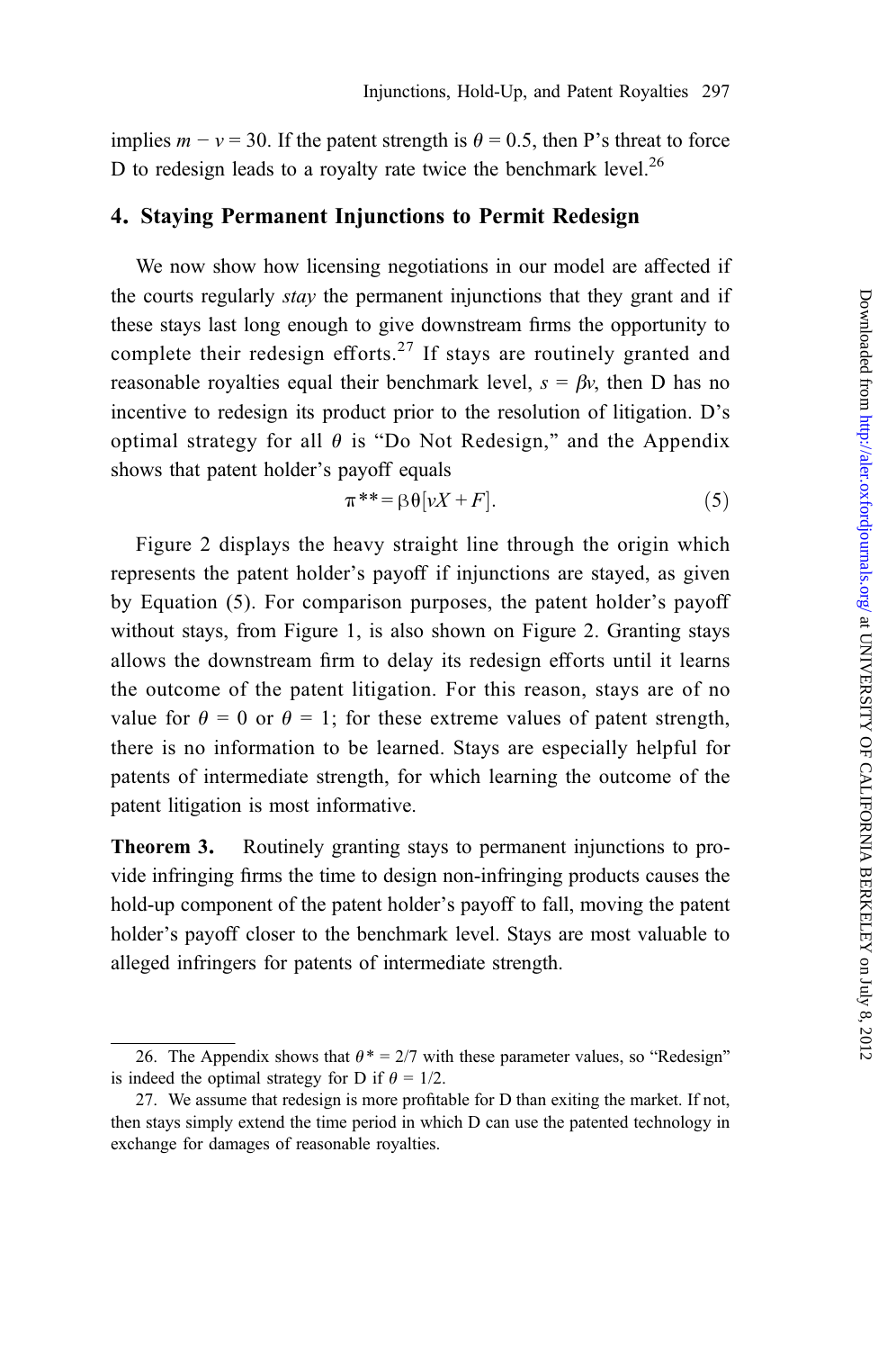

Figure 2. Effect of Stays.

If stays to permanent injunctions are routinely granted, the hold-up component of the patent holder's payoff is given by

$$
\frac{\pi^* - \overline{\pi}}{\overline{\pi}} = \frac{F}{\nu X}.
$$
\n(6)

For relatively strong patents, this is a multiple  $\theta$  of the hold-up component of the patent holder's payoff in the absence of stays. For these patents, the hold-up component of the patent holder's payoff is based on the downstream firm incurring the fixed redesign costs, and stays allow the downstream firm to incur that cost only in the event the patent is found valid and infringed. Stays reduce but do not eliminate the hold-up component of the patent holder's payoff.

In our previous numerical examples, we assumed that  $F/vX = 0.5$ , i.e., the redesign costs were half of the total value of the patented feature. In that case, granting stays limits the hold-up component of the patent holder's payoff to 50% of its benchmark payoff. In contrast, in our numerical example where "Do Not Redesign" was optimal, the threat of an injunction led to this 50% plus an additional 100% due to the lag associated with redesign.

## 5. Early Negotiations

We now consider how our analysis changes if the patent holder and the downstream firm negotiate before D initially designs its product. In particular, we now assume that P and D enter into licensing negotiations sufficiently early that D can design its product to include, or exclude, the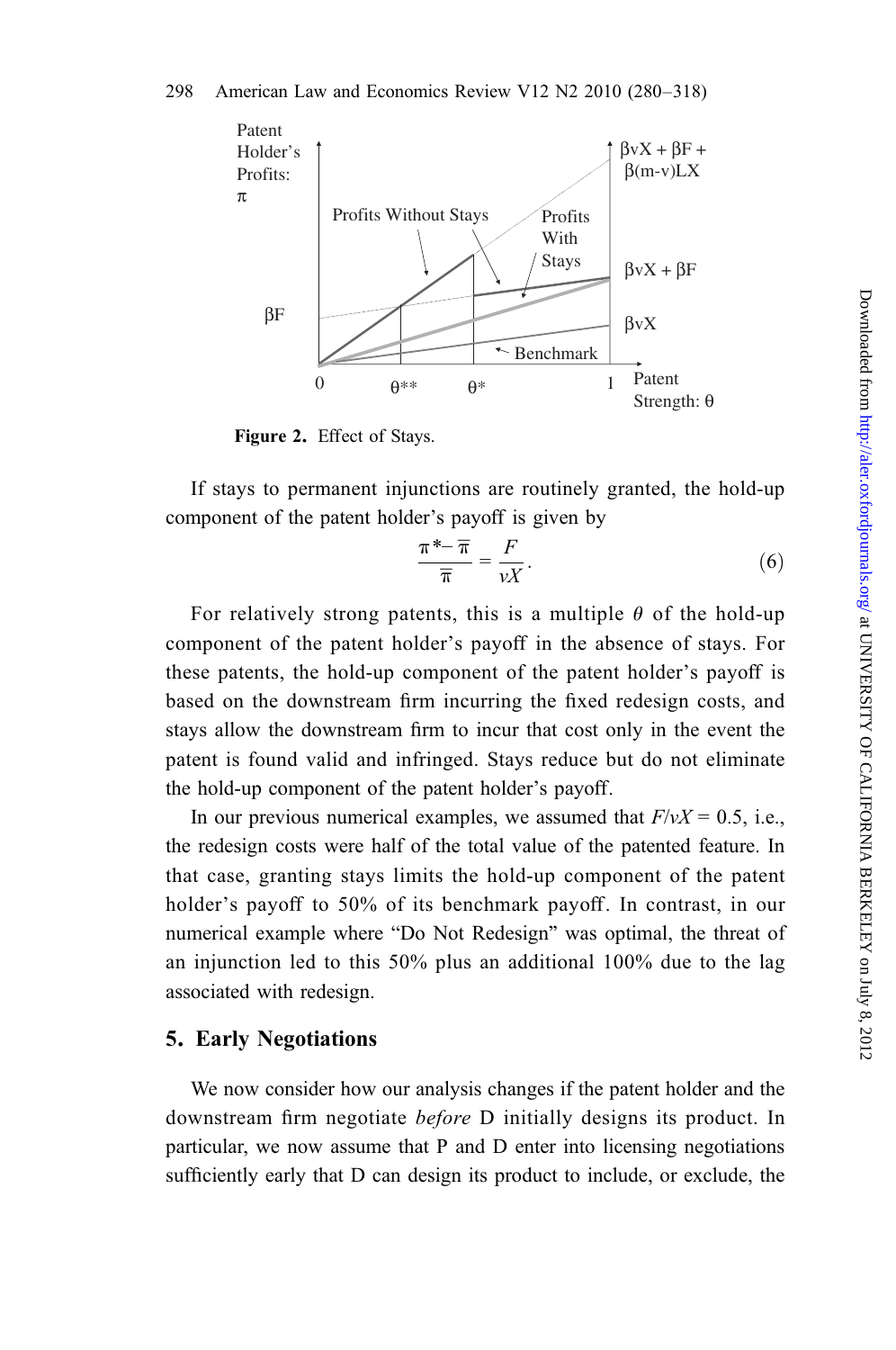patented feature, at no extra design cost, and still have sufficient time to introduce its product as planned at time zero.

How are the negotiations between P and D affected if D has not yet designed its product? The only difference from the earlier model is that D has an additional option: D can design its product initially to avoid any chance of infringing P's patent. We call this the "Design Around" strategy. D's payoff from "Design Around" is  $(m - v)X$ . The Early Negotiations game differs from the Hold-Up game if and only if D's payoff from "Design Around" is higher than D's payoff from both "Do Not Redesign" and "Redesign."<sup>28</sup>

If the "Design Around" option is valuable to D, then D's threat point payoff is  $(m - v)X$ , so the gains from trade equal vX. Since P gets a fraction β of the gains from trade, the negotiated royalty rate must be βv, which is above the benchmark level of  $\theta \beta v$  for all  $\theta \leq 1$ . For sufficiently weak patents, Theorem #1 tells us that D can obtain a lower royalty than  $\beta v$ by threatening "Do Not Redesign." This proves

**Theorem 4.** If early negotiations are of any benefit to the downstream firm, then the patent holder's payoff equals  $\beta vX$ , which exceeds the benchmark level of  $\beta\theta vX$ . Early negotiations provide no benefit to the downstream firm for sufficiently weak patents.

The finding that, even with early negotiations, P and D will negotiate a royalty rate in excess of the benchmark level may be surprising, since the patent holder would not appear to have any ability to hold up the downstream firm in such early negotiations. However, when early negotiations are valuable to the downstream firm, D's best threat, designing around the patent, is equivalent to conceding that the patent is valid and infringed without a fight. In this situation, the downstream firm does not get any reduction in royalties to reflect the probabilistic nature of the patent, so the royalty rate,  $\beta v$ , is not discounted at all to reflect any weakness of the patent.

Another way to see why early negotiations are not valuable for weak patents is to consider how the downstream firm will respond when

<sup>28.</sup> D prefers the "Redesign" strategy to the "Design Around" strategy if the extra redesign costs, F, are less than the expected benefits of selling a potentially infringing product during the pendency of litigation,  $(v - \theta s)XT$ .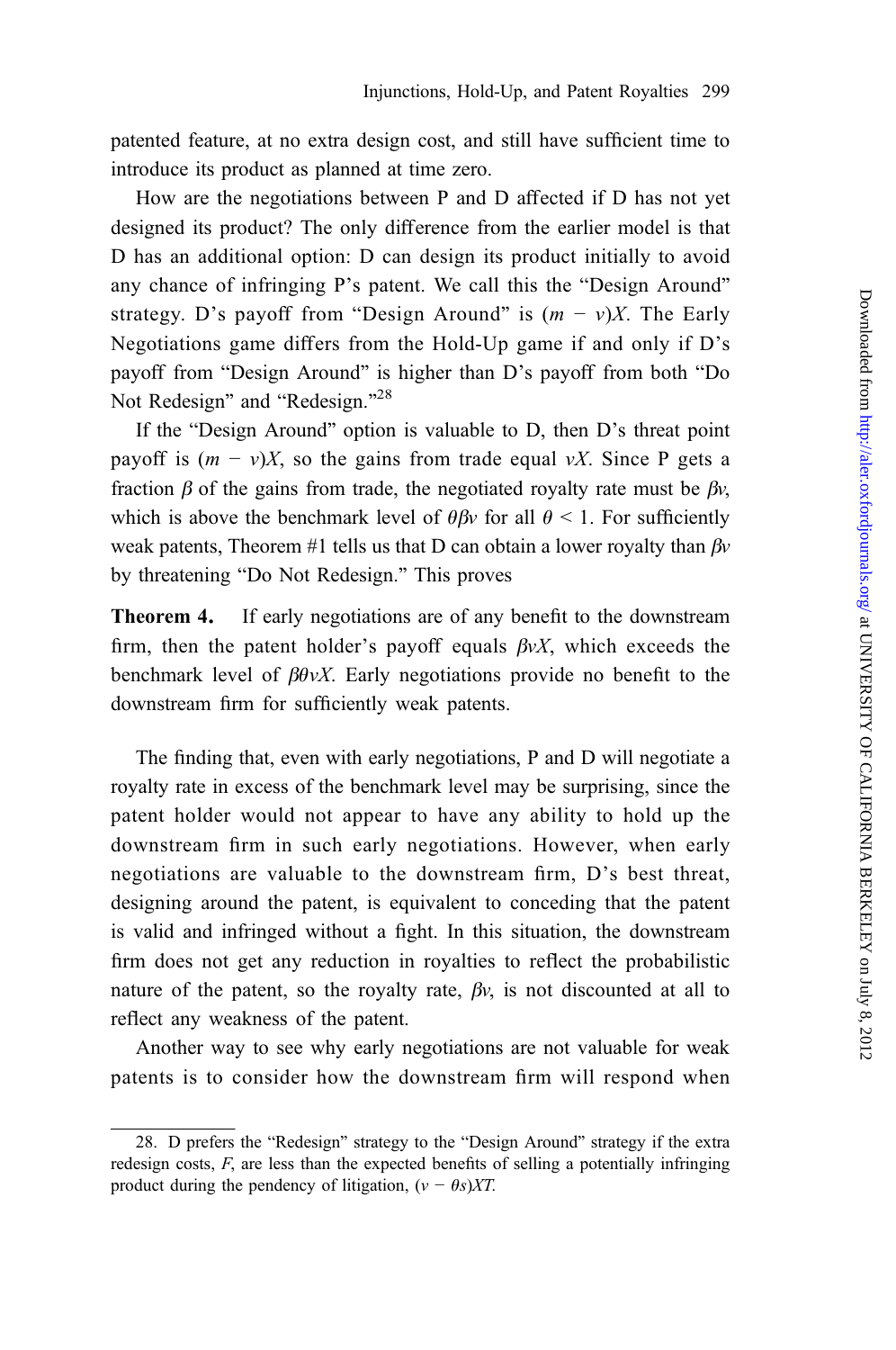approached early by the holder of a weak patent. Designing around the patent means giving up the value  $\nu$  just to avoid the relatively small risk that the patent will prove valid. So the downstream firm's credible threat is to proceed ahead and design the product to risk infringing the patent. But this means that the equilibrium in the early negotiations game is the same as in the hold-up game.

If the downstream firm *does* benefit from Early Negotiations, then the patent holder's payoff is  $\beta vX$ , and the gap between the patent holder's payoff and the benchmark payoff is given by

$$
\frac{\pi^* - \overline{\pi}}{\overline{\pi}} = \frac{1 - \theta}{\theta}.
$$
\n(7)

In this case, the proportional impact of the prospect of hold-up depends on the patent strength but not on any other variables. As an example, if the patent strength is  $\theta = 0.5$ , the threat of hold-up leads to a doubling in the patent holder's payoff. Even for a rather strong patent, say  $\theta = 0.8$ , the threat of hold-up raises the patent holder's payoff by 25% over the benchmark level.

#### 6. Reasonable Royalties

We have assumed so far that the reasonable royalty rate was set at the benchmark level of  $s = \beta v$ . We now show that the hold-up problems just identified are magnified when s is determined endogenously.

#### 6.1. Reasonable Royalties in Self-Fulfilling Equilibrium

The law governing patent damages states that "the court shall award a claimant damages adequate to compensate for the infringement, but in no event less than a reasonable royalty for the use made of the invention by the infringer."<sup>29</sup> Under established precedent, the reasonable royalty rate is usually defined to be the royalty rate that would be negotiated initially between the two parties if the patent were known to be valid and infringed and if they were willing and able to reach an agreement.<sup>30</sup> In

<sup>29. 35</sup> United States Code §284.

<sup>30.</sup> See, for example, Leonard and Stiroh (2005). The key case articulating this principle is Georgia-Pacific Corp. v. United States Plywood Corp., 446 F. 2d 295 (Second Circuit, 1971). For more recent Federal Circuit authority, see Rite-Hite Corp. v. Kelly Co., 56 F.3d 1538 (Fed. Cir. 1995) (en banc).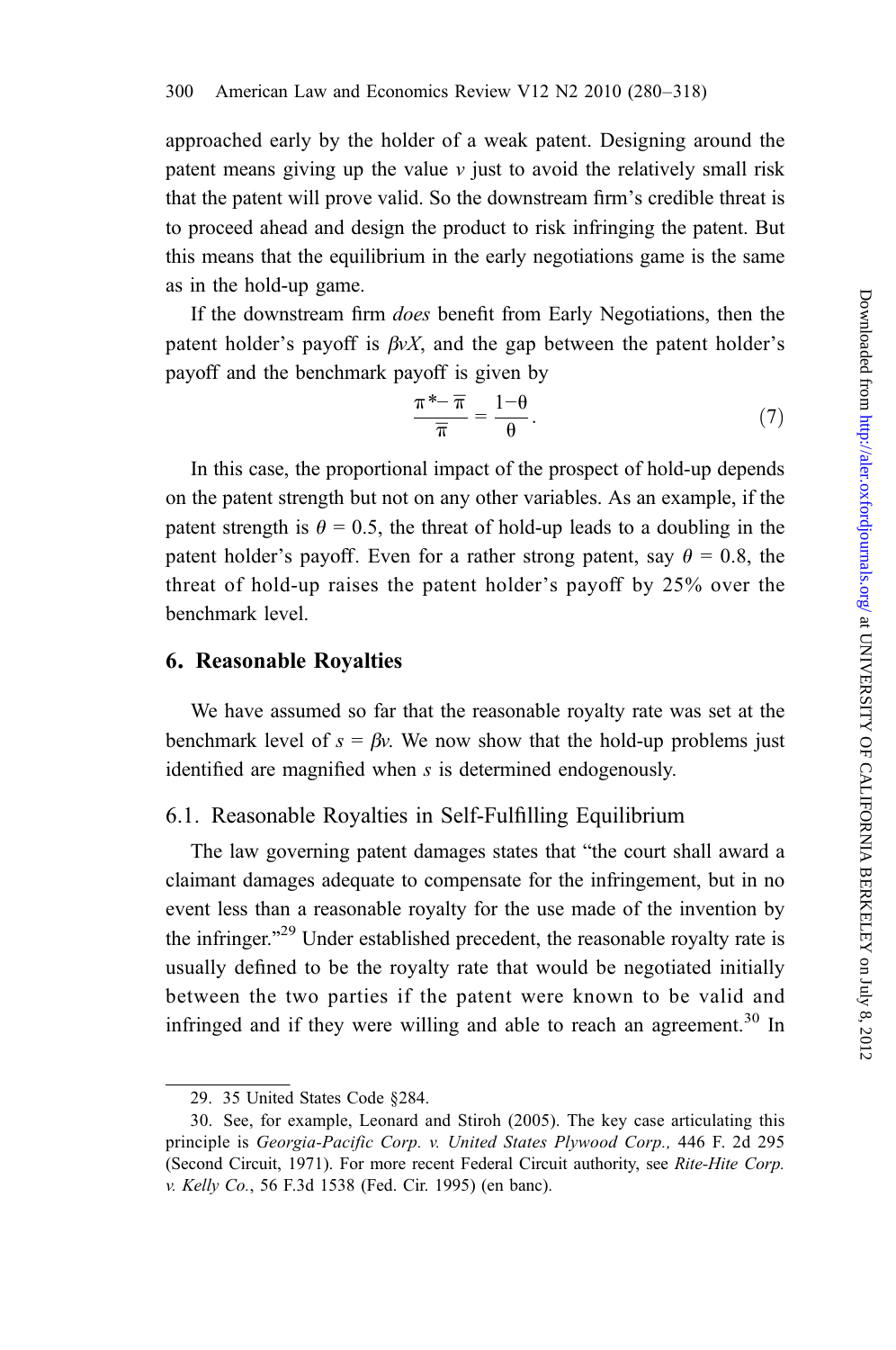terms of the model presented here, the reasonable royalty should therefore equal  $\beta v$ , which is the benchmark level of s used above.

In practice, however, even if the courts accept the principle that  $s$  should equal  $\beta v$ , they face the problem that  $\beta v$  may be difficult for juries to estimate with accuracy. Therefore, the courts have developed a series of factors that juries should consider when calculating reasonable royalties. In practice, the courts pay close attention to the royalties actually negotiated by the patent holder with other licensees for the patented technology. They also use the royalty rates negotiated for other "comparable" patents as proxies. In other words, in setting s, the courts rely on royalty rates that have actually been negotiated.

In terms of the variables in our model, the approach taken by the courts involves using the equilibrium licensing rate for a patent with strength  $\theta = 1$  as a proxy for s. This approach necessarily introduces some degree of circularity into the definition of reasonable royalties, since s depends upon the observed royalties that have actually been negotiated, and those royalties in turn depend upon s. We resolve this circularity by looking for a fulfilled-expectations equilibrium. The Appendix proves the following

Theorem 5. Suppose that court-determined reasonable royalties are based on the actual royalties negotiated between the patent holder and other similarly situated downstream firms. In a fulfilled-expectations equilibrium, the reasonable royalties are elevated above the benchmark level of  $s = \beta v$  by the patent holder's threat of hold-up.

The Appendix shows how these higher levels of reasonable royalties cause the level of negotiated royalties to exceed the levels shown above.

## 7. Implications for Patent Policy

The model developed here shows that patent holders gain a negotiating advantage based on hold-up when downstream firms—who are often themselves innovators—must make investments specific to the use of the patented technology prior to the resolution of uncertainty about patent validity and infringement. Given the large number of patents being issued, many with uncertain validity and scope, and given the lengthy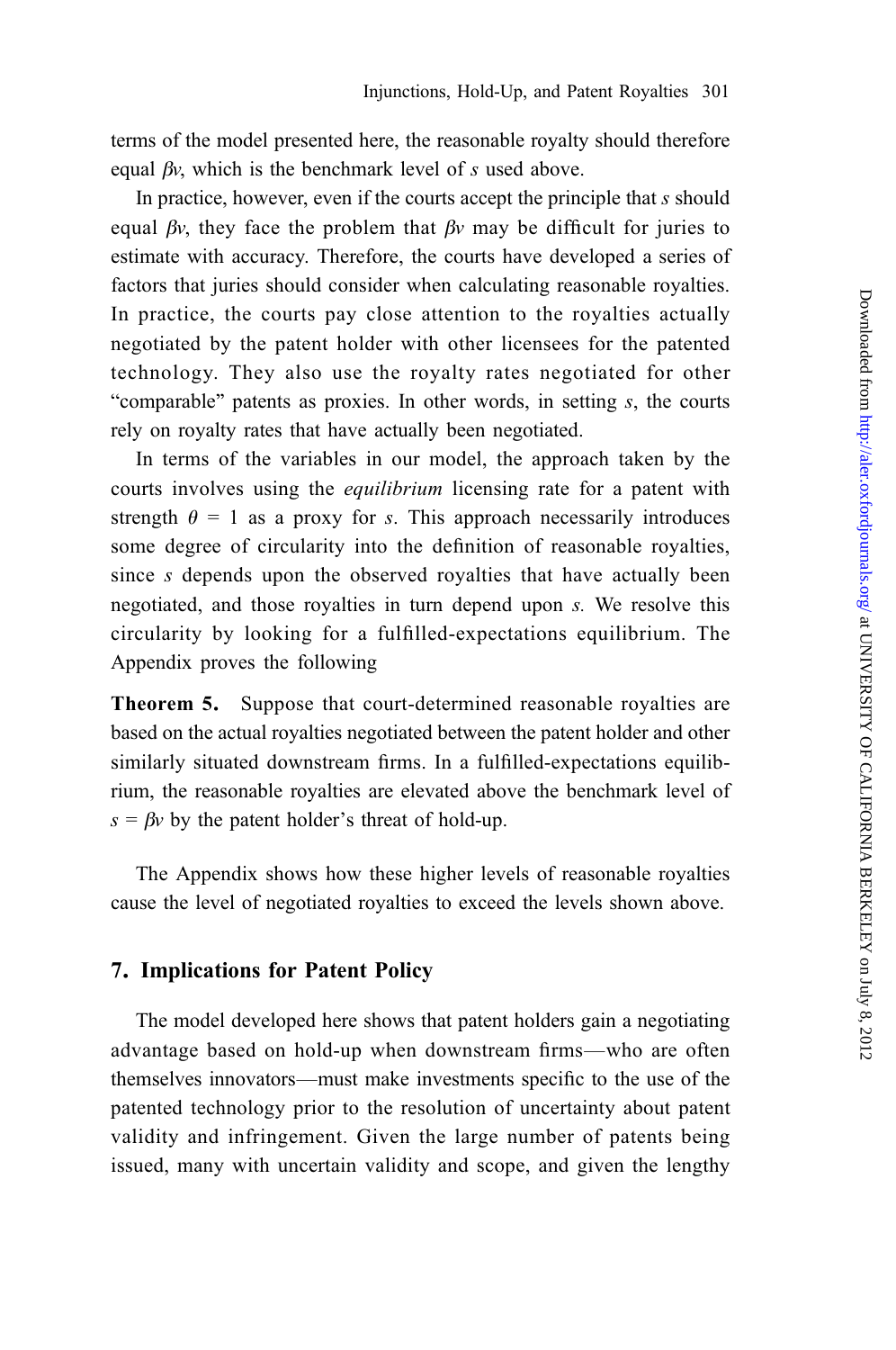pendency of patent applications in the U.S. PTO, this situation appears to be fairly common, especially in the information and communications technology sector where many patents can read on a single product.

These observations have implications for the use of injunctions in patent cases. Naturally, one must exercise caution in drawing policy implications from any single model. The policy implications discussed here, like the model, are confined to situations in which the patent holder does not compete against the downstream firm and its damages claims are based on reasonable royalties, not lost profits. Following Lemley and Shapiro (2007a), I further confine the policy implications to situations in which the downstream firm has developed the technology independently rather than copying it from the patent holder.

The central implication of the model is that the courts can reduce or eliminate the hold-up component of negotiated patent royalties by selectively denying, or staying, permanent injunctions in patent cases involving non-competing patent holders whose damage claims are based on reasonable royalties. Since the gap between the benchmark royalties without hold-up and the negotiated royalties with hold-up is largest for weak patents covering a minor feature of a high-margin product, the model further suggests that those are the cases where denying or staying permanent injunctions will have the greatest impact. While it may not be practical for courts to determine which patents, having been litigated and found valid, had previously been weak, it does seem practical for the courts to distinguish cases based on the value of the patented feature in comparison with the margin between price and marginal cost on the infringing product. Since eliminating hold-up is generally desirable, it seems desirable for the courts to use the discretion granted to them under *eBay* to selectively limit the use of injunctions in this way.

A number of articles have challenged these policy implications on various grounds. See Elhauge (2008), Denicolò et al. (2008), Golden (2007), and Sidak (2008). Lemley and Shapiro (2007b) respond directly to Golden (2007), and the discussion in Shapiro (2007) regarding the patent holder's social contribution in situations involving either complementary innovations or involving independent invention is directly relevant to this discussion. Here, I note a few of the main lines of attack and give very brief responses. For the purposes of this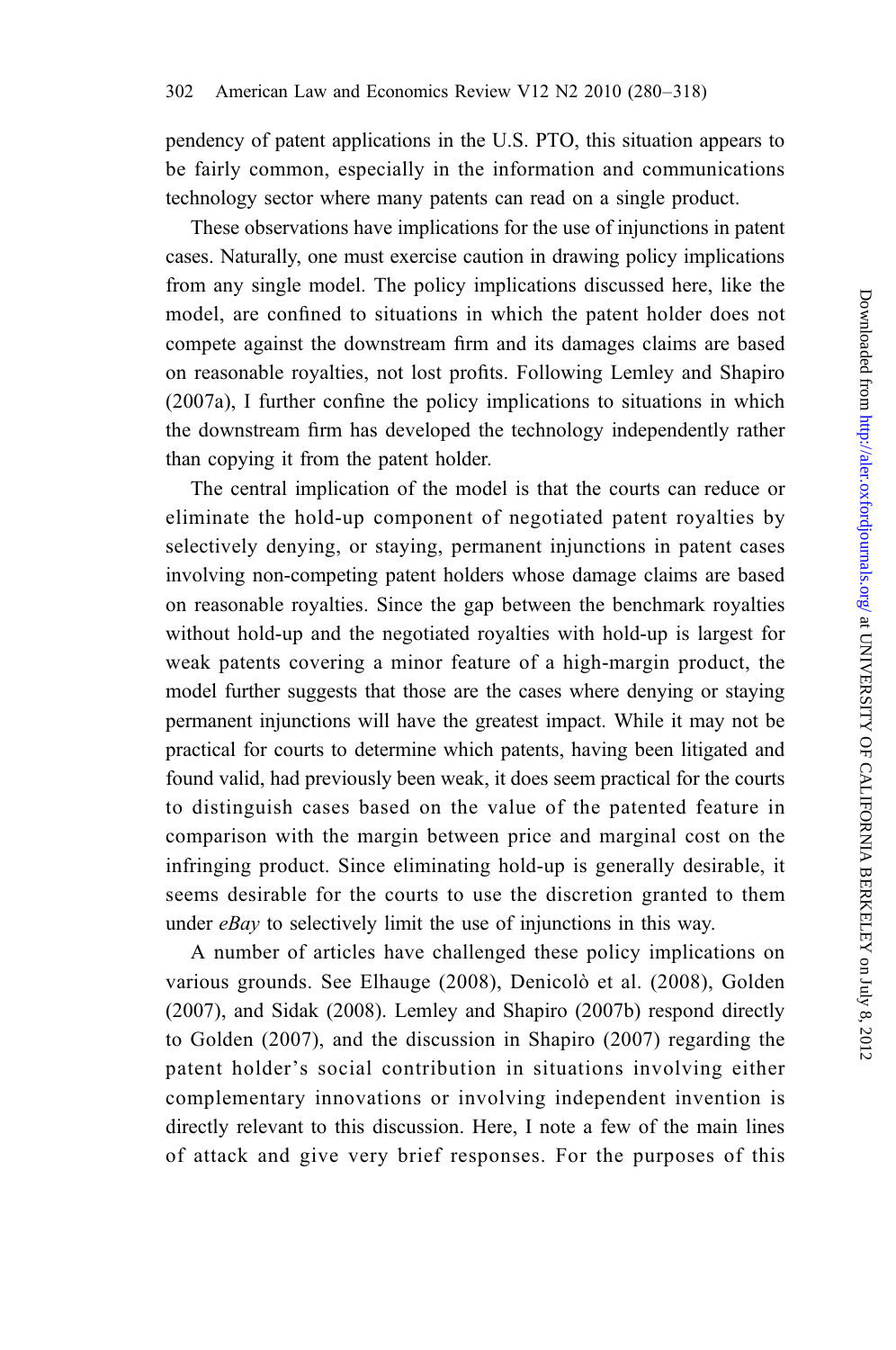discussion, I will refer to Theorem 1, which applies for relatively weak patents, and I will assume that litigation cost is neutral. In that case, using Equation (1), the patent holder's payoff equals

$$
\pi^* = \beta \theta \left[ \nu X + (m - \nu) L X + F \right].
$$

The first term on the right-hand side is the patent holder's payoff without hold-up. The second term reflects the portion of the hold-up component attributable to the redesign delay, during which the downstream firm is unable to sell even non-infringing products. The third term reflects the portion of the hold-up component attributable to the fixed costs of redesign. In this case, Equation (3) expresses the patent holder's payoff in comparison with the benchmark, non-holdup value  $\pi = \beta \theta v X$  as:

$$
\frac{\pi^* - \overline{\pi}}{\overline{\pi}} = \frac{m - \nu}{\nu} L + \frac{F}{\nu X}.
$$

**Objection 1.** The benchmark, no-holdup payoff to the patent holder is too low, lacks a normative basis, and is not suitable for policy purposes.

Response 1. The methodology used here is conventional in the field of economics. In particular, we isolate and study the effect of concern, which here is hold-up. The hold-up component of the patent holder's payoff is not based on the value of the patented technology, v. There is little or no merit in increasing the patent holder's payoff based on the costs and delays associated with downstream redesign. Hold-up discourages investments by downstream firms, who are often themselves innovators, and is a very poorly targeted way to reward patent holders.

The argument that hold-up is desirable because patent holders are generally under-compensated has no limiting principle. If patent holders really are systematically under-compensated, the patent system should be adjusted in other ways to increase their rewards, not by inefficiently enabling patent hold-up. Royalties based on hold-up are especially poorly targeted because the owners of weaker patents, i.e., the ones least likely to represent genuine innovation, benefit disproportionately from hold-up.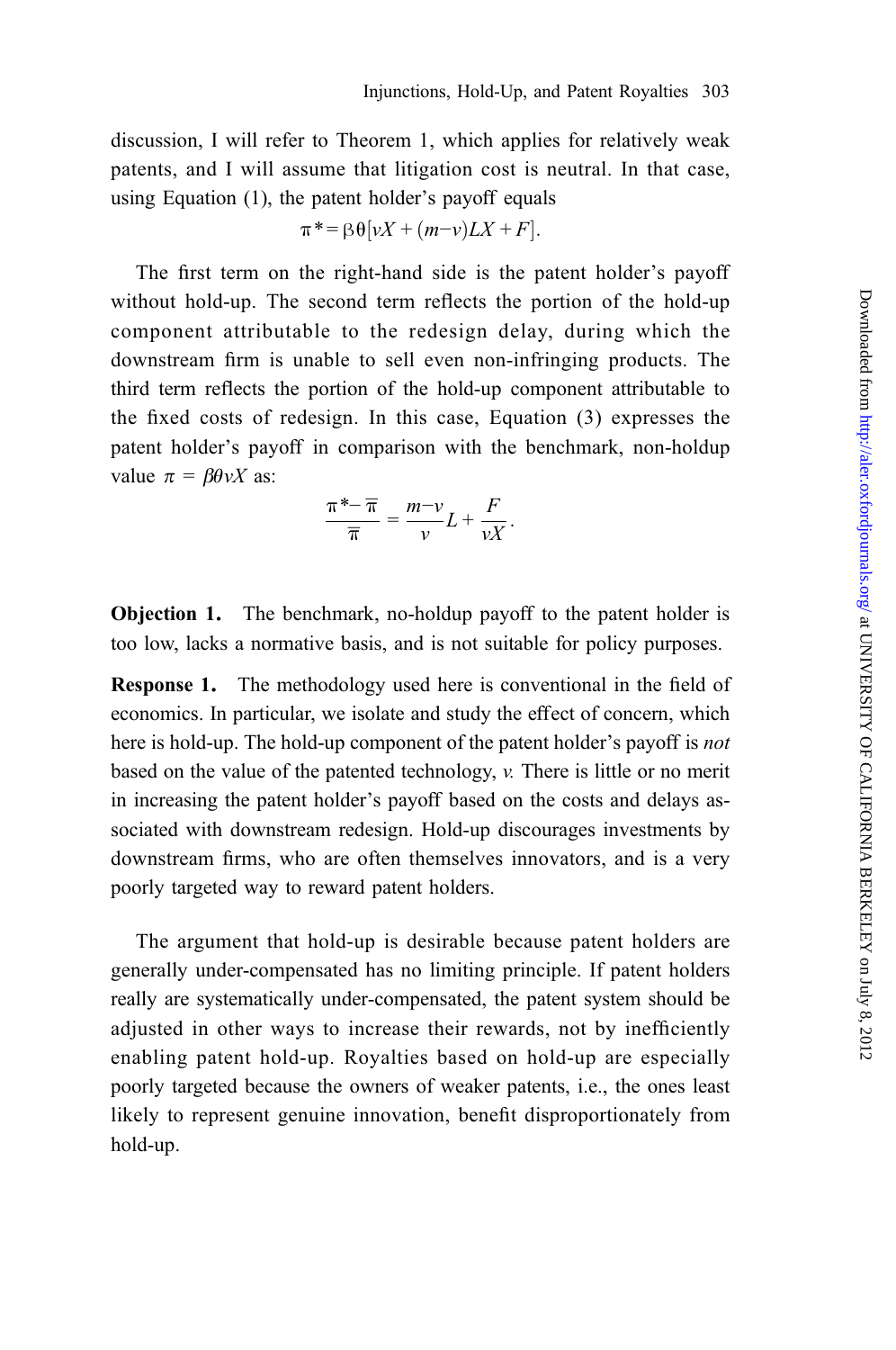The critics assert that the proper benchmark is  $\theta v$  rather than  $\beta \theta v$ , but this departs from the principle that reasonable royalties are based on ex ante arms-length negotiations. Also, even if the patent holder's (expected) social contribution were  $\theta v$  per unit, it is not true that dynamic efficiency calls for the patent holder's rewards to be equal to that amount because it is impossible (without subsidies) in the presence of complementary innovations for each innovator to appropriate 100% of its marginal contributions. With complementary innovations, the sum of the marginal contributions exceeds the total. Furthermore, the patent holder's (expected) per-unit contribution to the downstream product is *not*  $\theta$ *v* in the case where the downstream firm independently develops the feature covered by the patent. In that case, which is the norm if the downstream firm did not copy the patented feature from the patent holder, the patent holder's social contribution to this downstream product is nil. Shapiro (2007) elaborates on these points.

Objection 2. Denying injunctions to non-practicing patent holders is a form of discrimination against patent holders who adopt a particular business model.

Response 2. Patent damages law already distinguishes between infringement claims based on lost profits and those based on reasonable royalties. The analysis and policy recommendations here only apply to cases involving reasonable royalty claims. In those cases, the patent holder can be made whole on a forward-looking basis, without an injunction, by awarding reasonable royalties. This is the basic balancing of the equities noted by the Supreme Court in eBay.

Furthermore, the trial court typically will already be determining reasonable royalties for the purpose of awarding retrospective damages. The forward-looking reasonable royalty rate is the same as the retrospective one, since they are based on the same hypothetical, armslength ex ante negotiation between the patent holder and the infringer. Determining lost profits on a forward-looking basis would be far more difficult, and this alone warrants distinct treatment.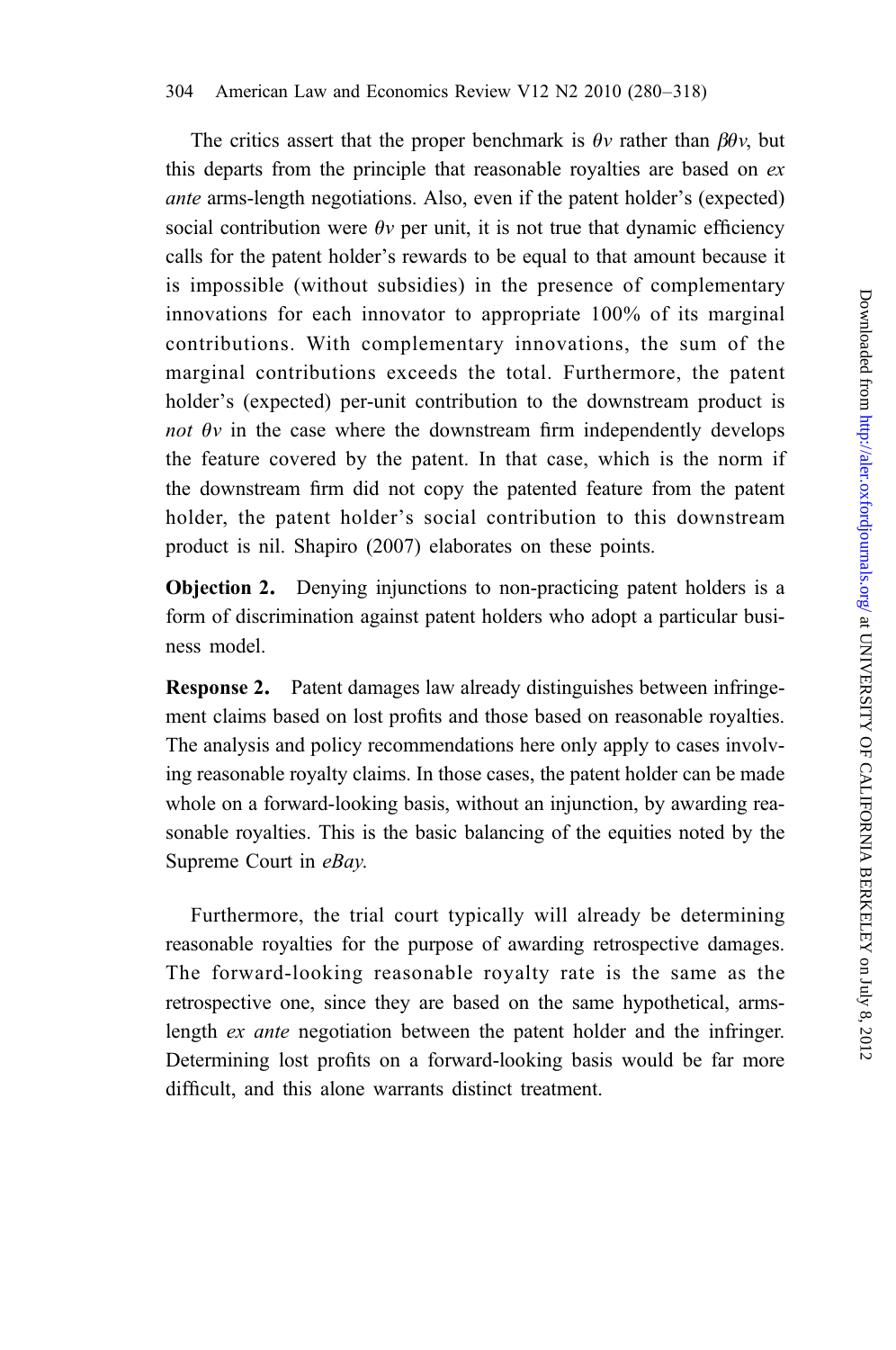**Objection 3.** The model is too simple to form the basis for policy recommendations, since it ignores asymmetric information and has only one patent and one downstream firm.

Response 3. The model is a useful step forward. The model identifies some fundamental aspects of hold-up with probabilistic patents. Further work would certainly be helpful to understand how some of the complicating factors listed affect royalty negotiations. But there is no reason to think that such factors fundamentally change the basic findings here. Plus, of course, patent policy must be based on empirical as well as theoretical findings.

Objection 4. The model is too simple to form the basis for policy recommendations because it does not include legal errors in the determination of reasonable royalties.

Response 4. Accounting for legal error can be important, but simply noting the possibility of legal error and invoking an error-cost framework does not alter the basic conclusions reached here.

The results of the model do not change in the presence of small or moderate errors in determining the reasonable royalty rate, so long as the court-determined royalties are unbiased. In the equilibrium of the model, there are gains from trade to be had between the patent holder and the downstream firm, and (by assumption) those gains will be achieved through successful negotiations. The court will not actually be called upon to determine the reasonable royalties. So long as the errors are small relative to the redesign costs and lags (see below), unbiased errors in the royalties that the court would determine do not matter. $31$  In reality, negotiations sometimes break down, but negotiations still take place in the shadow of litigation, so the expected value of the reasonable royalties is still what matters overall.

Sufficiently large errors in determining the reasonable royalty rate could favor the downstream firm, even if those errors are unbiased. See Denicolò et al. (2008). This can happen if these errors give the downstream firm a valuable option. The downstream firm could pay the court-determined

<sup>31.</sup> This statement assumes that P and D are risk neutral. Errors would create risk and thus disfavor the more risk-averse party. However, the financial markets provide numerous ways to share and spread the risk involved.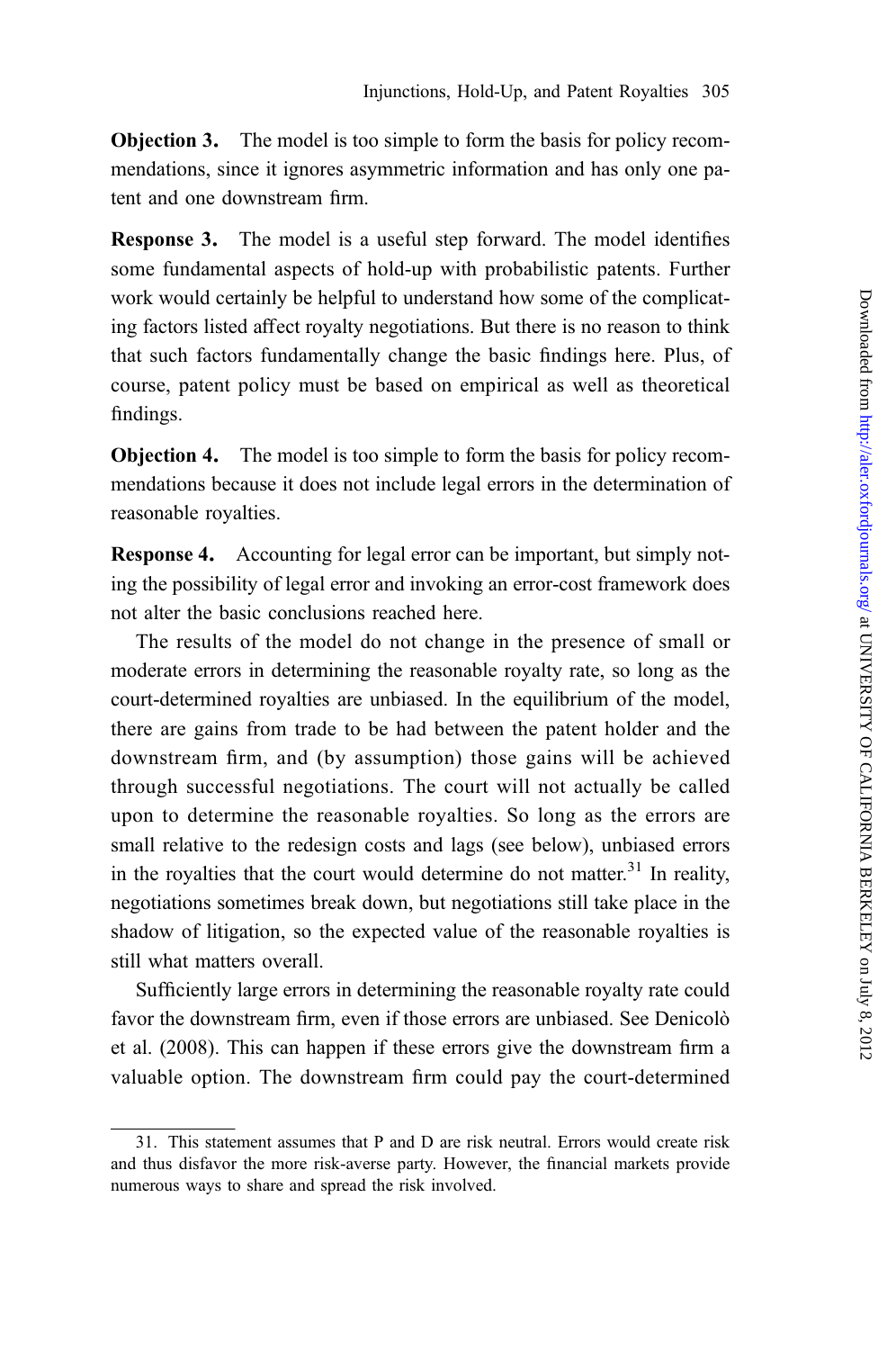royalties when they are far too low and redesign the product when they are far too high. This potential problem might not arise, even for fairly large errors, for patents covering a small feature of a high-margin product: the downstream firm would pay greatly excessive royalties rather than withdraw its product from the market while engaging in the redesign.

Objection 5. Eliminating injunctions and awarding reasonable royalties destroys the "property" aspects on the patent system.

Response 5. First, the model and the associated policy recommendation to limit the use of injunctions are limited to cases involving reasonable royalty damage claims by a non-competing patent holder suing a downstream firm that did not copy the patented feature from the patent holder. As Lemley and Shapiro (2007) state rather firmly:

While we strongly believe that the threat of holdup gives excessive reward to patent holders, especially in component industries, we consider the presumptive right to injunctive relief to be an important part of the patent law. In most cases, there will be no question as to the patentee's entitlement to an injunction. To begin, we stress that our analysis in this Article is expressly limited to situations in which the patent holder's predominant commercial interest in bringing a patent infringement case is to obtain licensing revenues.

In that case, restricting the use of injunctions does mean using a hybrid system involving liability elements once the patent is found valid and infringed. The Supreme Court has established that already in  $eBay$ . At issue here is the boundary between the property system and the liability system, i.e., between the use of injunctions and the awarding of reasonable royalties after a patent has been found valid and infringed.

There is no general presumption that a pure property system is superior to a hybrid system or a pure liability system. See Calebresi and Melamud (1972) and Kaplow and Shavell (1996). In particular, Kaplow and Shavell (p. 763) note that the two systems yield the same ex post allocation of resources if bargaining is always successful: the parties achieve the available gains from trade under either system. (The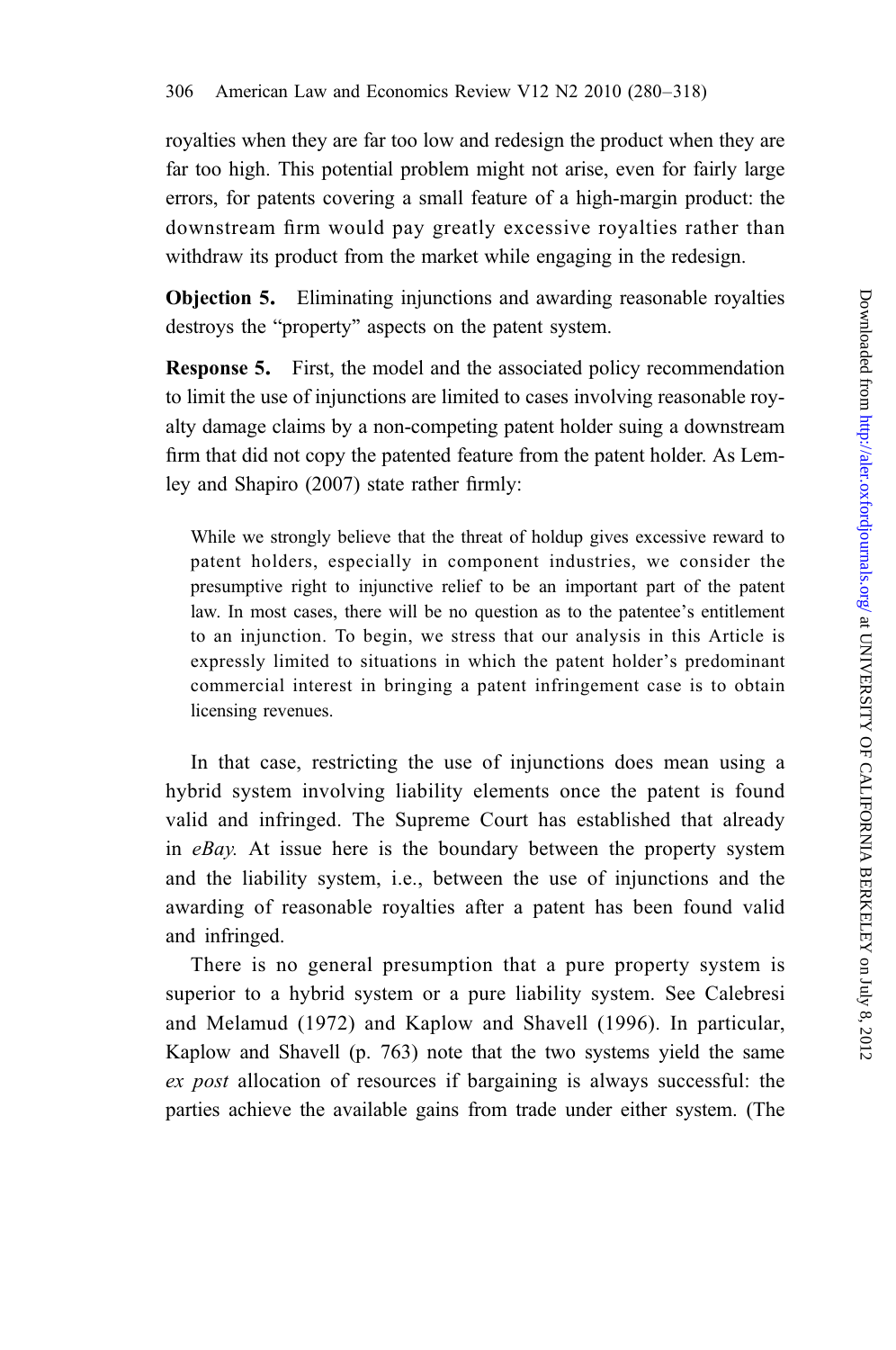systems differ in how the gains from trade are split). If bargaining is not always successful, the liability rule is superior in the current context. Ex post efficiency calls for the downstream firm to incorporate the patented feature into its product, so making it possible for the downstream firm to use the patented feature and then make the patent holder whole promotes ex post efficiency.<sup>32</sup> If necessary, the downstream firm may be required to post a bond or pay in advance to insure that the patent holder really does receive the royalties it is owed. This objection thus reduces to the assertion that patent holders are systematically under-compensated, and reducing their ability to negotiate royalties based on hold-up is therefore undesirable. See Response #1.

The analysis here has implications for patent policy that go beyond the rules governing permanent injunctions in patent infringement cases. In particular, it supports the more general proposition that significant, adverse effects can arise when the PTO issues weak or vague patents. This same theme can be found in Shapiro (2007) and Farrell and Shapiro (2008). There are significant advantages to resolving patent validity, and clarifying patent scope at an early stage, before downstream implementers need to make designs regarding the development, design, and marketing of products that may later be judged infringing. The model developed here thus gives further support to the growing chorus of voices calling for policy changes that will improve patent quality and reduce patent pendency, e.g., by devoting greater resources to patent examinations. The model also gives further support for conducting additional post-grant reviews to weed out weak patents before they are licensed or litigated.

<sup>32.</sup> When bargaining is not always successful, Kaplow and Shavell suspect that the property system is superior because it avoids "undesirable takings when the owner values the thing more than the taker." This makes good sense in their model, where the owner is assumed to generally value the thing more than the taker. However, in the patent infringement setting under study here, there are no such undesirable takings because there are always gains from trade associated with the use of the patented feature. This is a consequence of the fact that we are dealing with a non-competing patent owner. In that context, a liability rule reduces the possibility that bargaining breakdown will lead to inefficiency. Another problem with the liability system identified by Kaplow and Shavell, i.e., competition among takers for a single piece of property when damages are set too low, does not arise with intellectual property.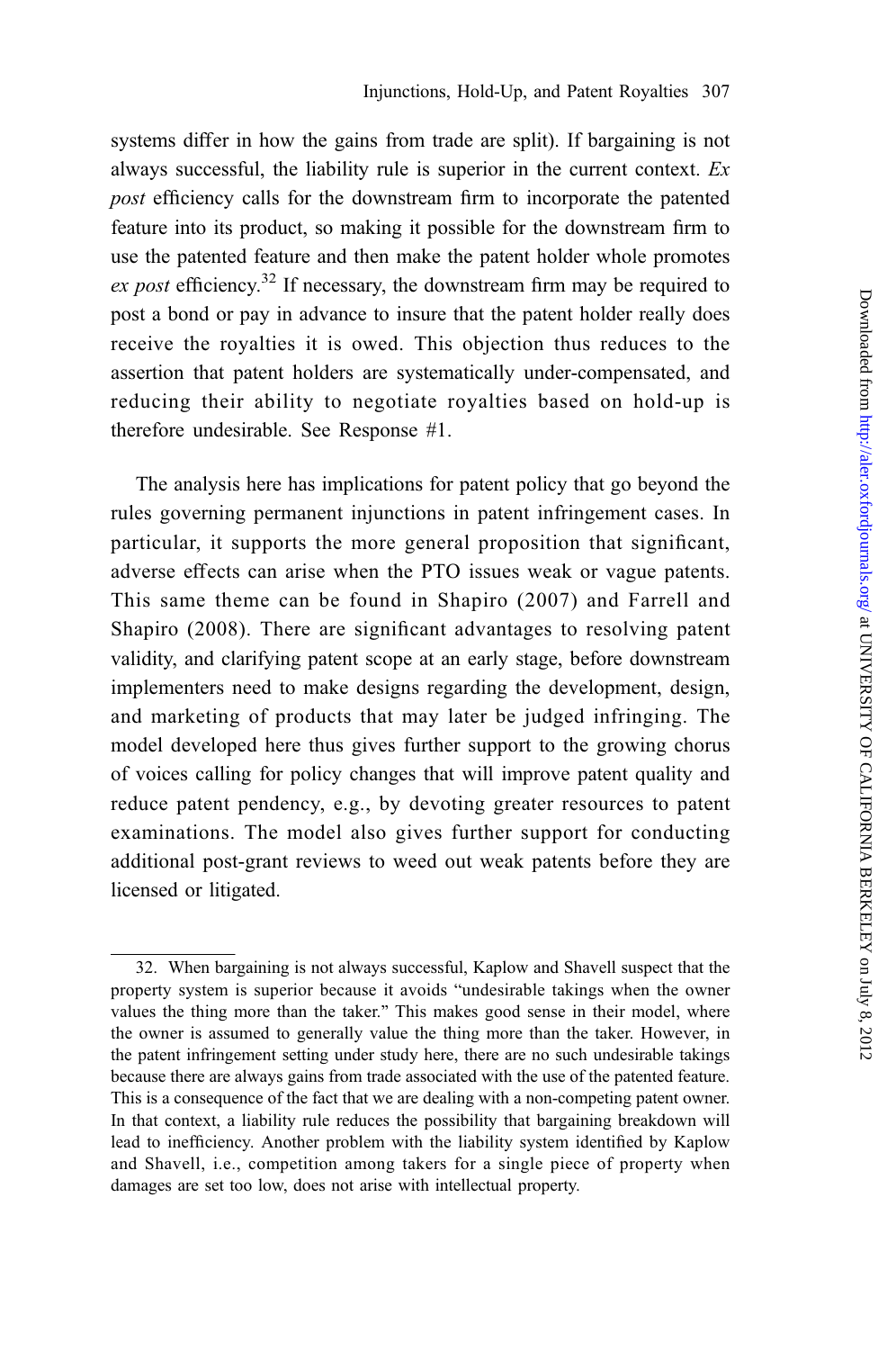#### 8. Conclusions

The model in this paper identifies some of the key factors governing the magnitude of the hold-up component of negotiated royalties for probabilistic patents. The model applies to situations in which the patent holder does not compete against the downstream firm and the patent holder's damages claims are based on reasonable royalties, not lost profits.

The model is, by design, as simple as possible to illustrate the basic elements of hold-up with probabilistic patents. For weak patents covering a minor feature of a high-margin product that takes time to redesign, a large fraction of negotiated royalties can be attributable to hold-up, not to the value of the patented technology. This finding holds whether or not the downstream firm was aware of the patent prior to making its initial design decision.

The standard theory of hold-up and opportunism tells us that a downstream firm will be disadvantaged if it must negotiate for a patent license after it has made such specific investments. The contribution of this paper is to identify the key determinants of the hold-up component of patent royalties for probabilistic patents. One insight emerging from the model is that downstream firms can be subject to hold-up even if they are aware that they will be subject to a patent infringement suit before they make any specific investments.

The model supports the conclusion that the hold-up component of negotiated patent royalties will be reduced or eliminated if the courts, following the Supreme Court's  $e$ Bay decision, award reasonable royalties but do not issue injunctions in appropriate cases. Alternatively, the courts could grant stays on their injunctions, giving downstream firms time to redesign non-infringing versions of their products.

The model also addressees a circularity in the manner in which damages based on "reasonable royalties" are calculated in patent infringement cases. The circularity arises because reasonable royalties are often based on the royalties actually negotiated in the shadow of litigation, and these negotiated royalties depend in turn upon the magnitude of damages that courts are expected to award if the parties are unable to sign a licensing deal and instead engage in patent litigation. If this circularity is resolves in a fulfilled-expectations equilibrium, reasonable royalties exceed their benchmark level, increasing the hold-up component of patent royalties.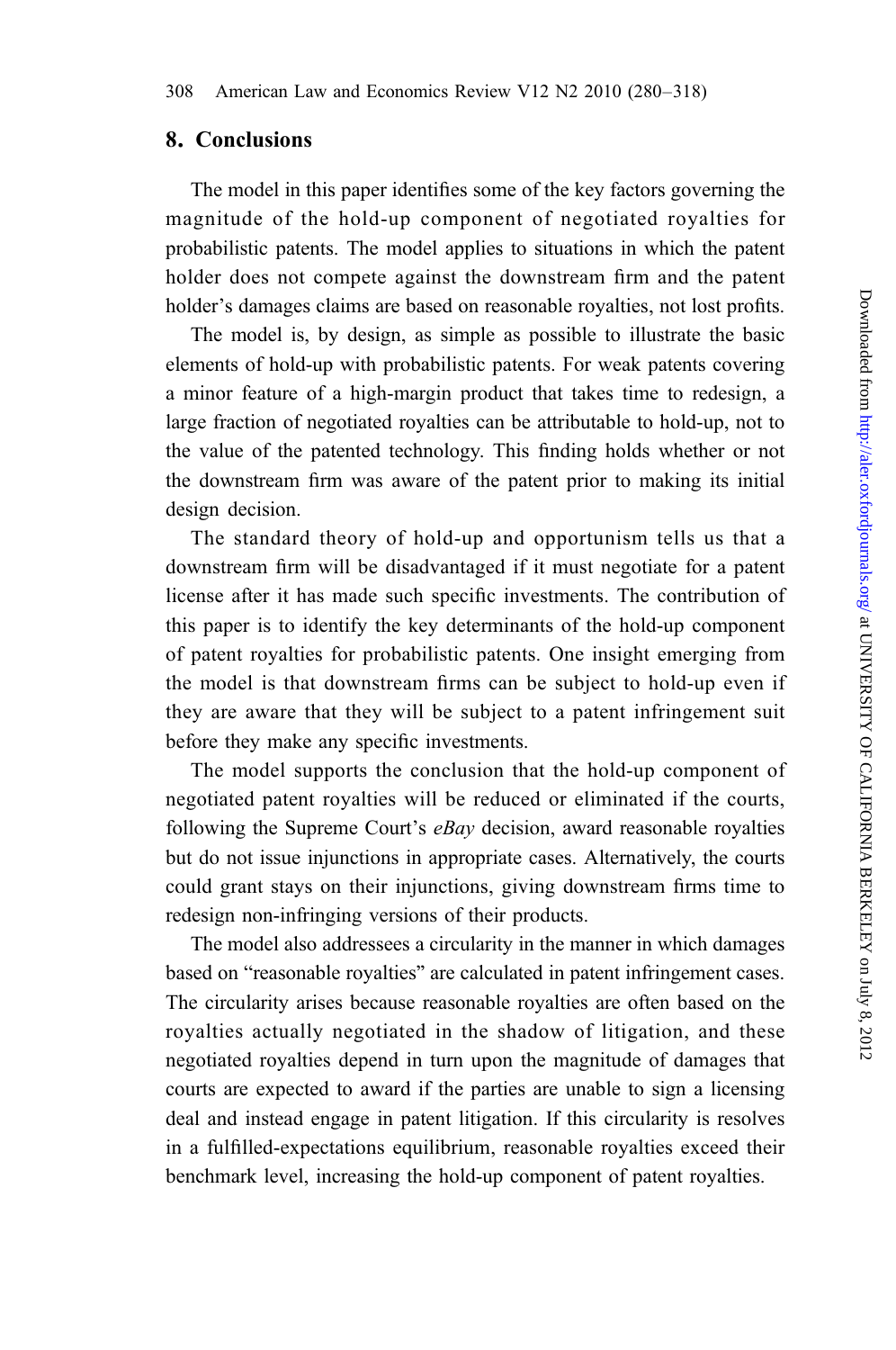Further research is needed to understand how the effects identified here are altered when the patented feature significantly increases the sales made by the downstream firm, when the patent holder is a direct competitor of the allegedly infringing firm, and when multiple patents are asserted against the same product, either simultaneously or sequentially, by one or more patentees.

Finally, a more complex analysis, building on the model presented here, is required in situations where the patent holder negotiates with multiple licensees. In such cases, the patent holder has more at risk in patent litigation. A finding of invalidity will destroy the patent holder's ability to collect royalties for the patent in question. On the other hand, a finding of validity will bolster the strength of the patent and allow the patent holder to obtain higher royalties in subsequent licensing negotiations. Just how these factors play out in situations where negotiations take place sequentially and the patent holder behaves strategically is a topic for future research.

## Appendix

#### Disagreement Payoffs from the "Do Not Redesign" Strategy

We now compute D's payoff from following the "Do Not Redesign" strategy if the initial licensing negotiations with P fail. This strategy entails litigation, so D incurs its litigation cost  $C<sub>D</sub>$ . While litigation is ongoing, D continues selling its product, so D earns  $mX$  per unit time during  $[0, T]$ , for a total of  $mXT$ , at which time litigation is completed. If D wins the litigation, which occurs with probability  $(1 - \theta)$ , its continuation payoff is  $mX(1 - T)$ .

If P wins the litigation, which occurs with probability  $\theta$ , then D owes damages to P equal to sXT, and P obtains an injunction against D. At that point, P and D can negotiate a license. Again, we assume Nash Bargaining between P and D. So again we need to calculate their payoffs from agreement and disagreement. At this point, both firms' litigation costs have already been incurred, profits have already been earned on products already sold, and damages are already due based on those sales, so we can ignore those parts of the firm's payoffs when considering the bargaining outcome going forward.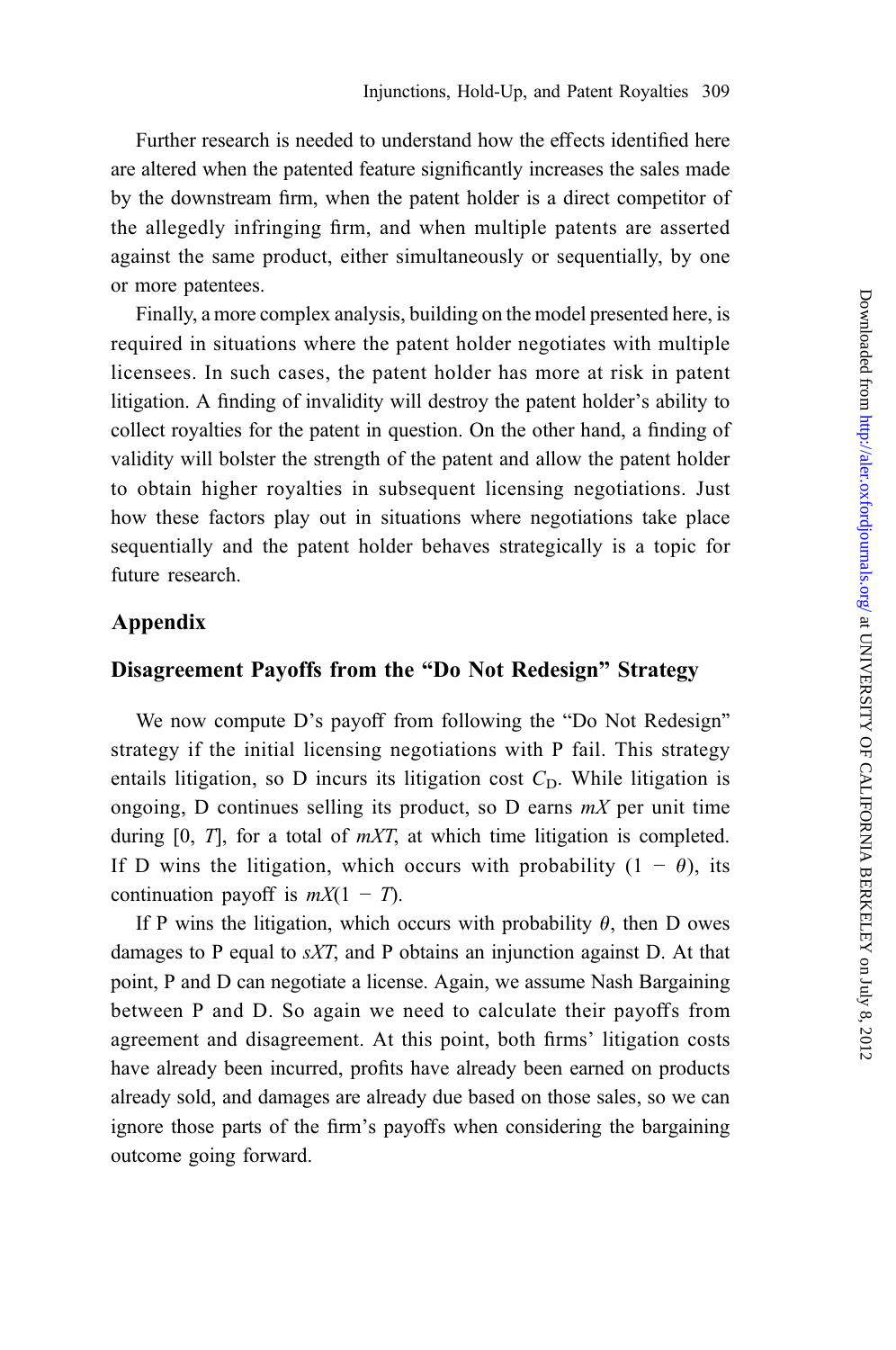If P and D sign a licensing agreement, their combined prospective profits are  $mX(1 - T)$ . If P and D do not reach an agreement, P gets nothing, and D is forced to either exit the market or incur the designaround costs and, after a lag, introduce a non-infringing product. While the redesign effort is underway, D must withdraw from the market.

There are two sub-cases, depending upon whether D is better off incurring the redesign costs or exiting the market. Exiting the market gives D a (prospective) payoff of zero, and redesign gives D a (prospective) payoff of  $(m - v)X(1 - T - L) - F$ . We focus on the case in which redesign is more profitable.<sup>33</sup> In this case, the downstream firm's (prospective) profits of  $(m - v)X(1 - T - L) - F$  are equal to the combined disagreement profits of P and D. Subtracting this amount from the combined agreement profits of  $mX$  $(1 - T)$  gives the gains from trade associated with reaching an agreement, which equal  $vX(1 - T) + (m - v)XL + F$ . Under Nash Bargaining, these gains are split, so the payoff to P is

$$
\beta vX(1-T) + \beta [(m-v)XL + F]. \tag{8}
$$

The prospective payoff to D if P wins is the combined prospective payoff,  $mX(1 - T)$ , minus P's prospective payoff, as just given in Equation (8). Simplifying, D's prospective payoff equals

$$
(m-\beta\nu)X(1-T)-\beta[(m-\nu)XL+F].\tag{9}
$$

Now we are ready to work backwards to the initial negotiations. D's expected payoff if those negotiations fail and D follows the "Do Not Redesign" strategy is equal to its prospective payoff, as shown in Equation (9), if P wins, plus the prospective payoff of  $mX(1 - T)$  if D wins, plus D's expected profits over the period [0, T], which are  $(m - \theta s)$ XT, minus D's litigation costs,  $C<sub>D</sub>$ . Therefore, D's threat point using the "Do Not Redesign" strategy equals

$$
(m- \theta s)XT + (1-\theta)mX(1-T) + \theta(m-\beta v)X(1-T) - \theta \beta[(m-v)XL + F] - C_D.
$$

This expression can be written as

$$
mX-\theta X[sT+\beta v(1-T)]-\theta\beta(m-v)XL-\theta\beta F-C_D.
$$
 (10)

<sup>33.</sup> If D's best option is to exit the market, then P and D split the gains from trade  $mX(1 - T)$ , which involves a negotiated royalty rate of  $\beta m$ . This case is more favorable to P than the case on which we focus.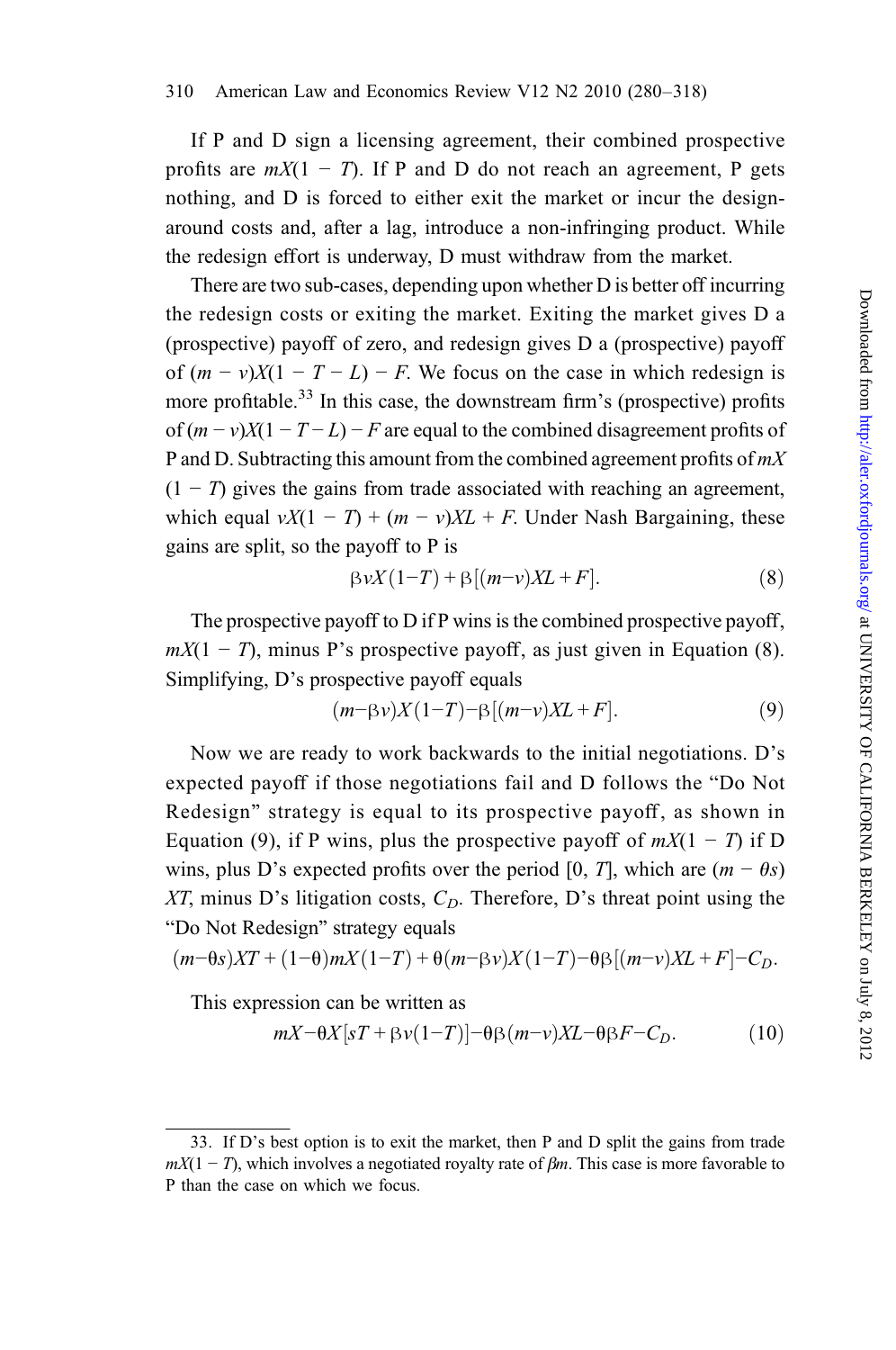We write this as  $mX - E - C_D$ , where  $E = \theta X[sT + \beta v(1 - T)] +$  $\theta \beta(m - v)XL + \theta \beta F$  is the expected payment from D to P. With  $s =$ βv,  $E = θβvX + θβ(m - v)XL + θβF$  and D's disagreement payoff is  $mX - \theta \beta vX - \theta \beta (m - v)XL - \theta \beta F - C_D$ . D will litigate rather than exit if

$$
C_D \leq mX - \theta \beta \nu X - \theta \beta (m-\nu)XL - \theta \beta F.
$$

P's disagreement payoff equals  $E - C_P$ . With  $s = \beta v$ , P's threat to litigate is credible if and only if  $C_P \leq E$  or

$$
C_P \leq \theta \beta \nu X + \theta \beta [(m-\nu)X L + F].
$$

## Disagreement Payoffs from the "Redesign" Strategy

We now compute D's payoff from following the "Redesign" strategy if the initial licensing negotiations with P fail. The "Redesign" strategy entails litigation, so D incurs its litigation cost  $C_D$ . This strategy also involves redesign, so  $D$  incurs the redesign cost  $F$ . The payoff from the "Redesign" strategy differs only in a few terms from the payoff from the "Do Not Redesign" strategy just computed.

The only benefit that D enjoys from engaging in redesign immediately rather than waiting for the resolution of the patent litigation is the improved bargaining position D enjoys if P wins the litigation. In that event, which only arises with probability  $\theta$ , D saves  $\beta(m - v)XL + \beta F$ . The cost to D of improving its bargaining position is the redesign cost,  $F$ , which must be incurred before the outcome of the patent litigation is known. Therefore, D's payoff from "Redesign" is equal to D's payoff from "Do Not Redesign" plus  $\theta \beta(m - v)XL + \theta \beta F - F$ . So the payoff to D from the "Redesign" strategy equals

$$
mX-\theta X[sT+\beta v(1-T)]-F-C_D.
$$
\n(11)

We write this as  $mX - G - F - C_D$ , where  $G = \theta X[sT + \beta v(1 - T)]$  is the expected payment from D to P. With  $s = \beta v$ ,  $G = \theta \beta v X$  and D's disagreement payoff from "Redesign" equals  $mX - \theta \beta vX - F - C_D$ . This strategy is better than exiting if  $C_D < mX - \theta \beta vX - F$ . With  $s = \beta v$ , if "Redesign" is optimal for D, P's threat to litigate is credible if and only if  $C_{\rm P} \leq \theta \beta v X$ .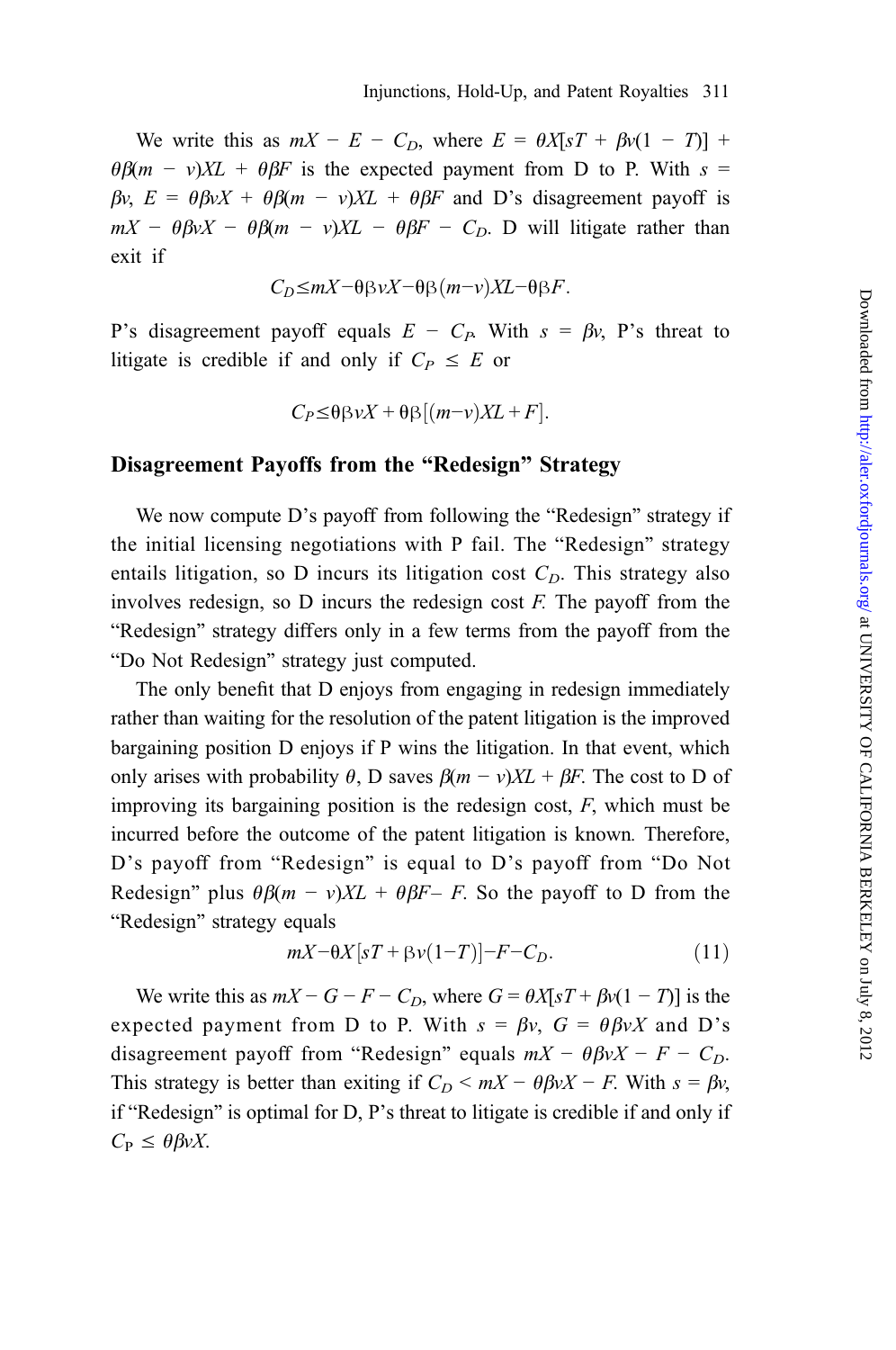**Proof of Lemma 1.** As just explained, D will find it optimal to redesign its product immediately, rather than waiting for the outcome of the litigation, if and only if  $\theta \beta(m - v)XL + \theta \beta F > F$ . Therefore, D's optimal strategy is "Redesign" rather than "Do Not Redesign" if and only if

$$
\theta > \frac{1}{\beta} \frac{F}{(m-v)XL + F}.
$$
\n(12)

Proof of Theorem 1. We now complete our analysis for the case in which D's optimal threat point is to follow the "Do Not Redesign" strategy, as it will be for sufficiently weak patents. We showed above that the threat points in the initial negotiations when this is D's optimal strategy are equal to  $mX - E - C_D$  for D and  $E - C_P$  for P.

Settlement allows the firms to save on litigation costs. Under Nash Bargaining, the two firms split these savings. Therefore, under Nash Bargaining, the initial negotiations give a payoff to P equal to its threat point,  $E - C$ <sub>β</sub>, plus its share, β, of the gains from reaching agreement,  $C_P + C_D$ . So P's payoff from the initial licensing negotiations must equal  $E - C_P + \beta(C_P + C_D)$  or  $E + \beta C_D - (1 - \beta)C_P$ . Since P receives no revenues other than the payment from D and incurs no costs, this expression must measure the total negotiated payment from D to P, which equals  $\pi^* \equiv r^*X$ . Substituting for E, using  $E = \theta X \cdot I \cdot I$  $\beta v(1 + T)$ ] +  $\theta \beta (m - v)XL + \theta \beta F$ , the equilibrium payoff to the patent holder in this case is given by

$$
\pi^* \equiv r^* X = \theta [sT + \beta v (1 - T)]X + \theta \beta (m - v)LX + \theta \beta F + [\beta C_D - (1 - \beta)C_P].
$$
\n(13)

Substituting  $s = \beta v$  gives the expression for  $\pi^*$  in Theorem #1.

Proof of Theorem 2. We now complete our analysis for the case in which D's optimal threat point is to follow the "Redesign" strategy. We showed above that the threat points in the initial negotiations when this is D's optimal strategy are equal to  $mX - F - G - C_D$  for D and  $G - C_P$ for P.

Settlement allows the firms to save on litigation and redesign costs; under Nash Bargaining, the two firms split these savings. Therefore, under Nash Bargaining, the initial negotiations give a payoff to P equal to its threat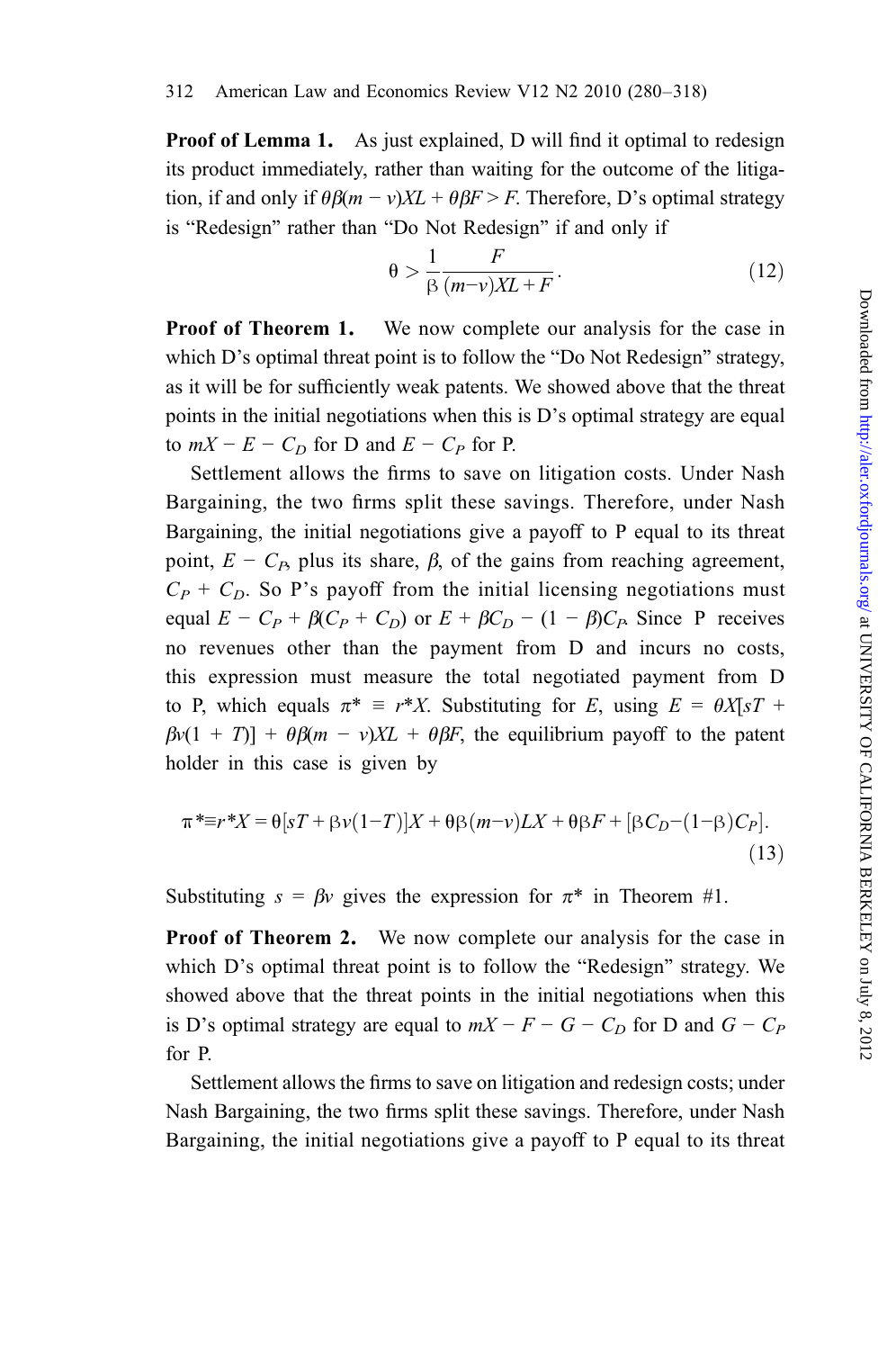point,  $G - C_p$ , plus its share,  $\beta$ , of the gains from reaching agreement,  $C_p + C_p + C_p$ F. So P's payoff from the initial licensing negotiations must equal  $G - C_P$  +  $\beta(C_P + C_D + F)$  or  $G + \beta F + \beta C_D - (1 - \beta)C_P$ . As in the previous case, since P receives no revenues other than the payment from D and incurs no costs, this expression must measure the total negotiated payment from D to P,  $\pi^* \equiv r^*X$ . Substituting for G using  $G = \theta X[sT + \beta v(1 + T)]$ , the equilibrium payoff to the patent holder in this case equals

$$
\pi^* \equiv r^* X = \theta \left[ sT + \beta v (1 - T) \right] X + \beta F + \left[ \beta C_D - (1 - \beta) C_P \right]. \tag{14}
$$

Substituting  $s = \beta v$  gives the expression for  $\pi^*$  in Theorem #2.

#### Numerical Examples: "Do Not Redesign" vs. "Redesign"

Lemma #1 establishes that D does better adopting the "Do Not Redesign" strategy rather than the "Redesign" strategy if and only if  $\theta\beta < \frac{F}{(m-v)XL+F}$ , which can be written as  $\theta\beta < \frac{F/vX}{m-vL+F/vX}$ . In our numerical example in which "Do Not Redesign" is optimal for D, we have  $F/vX = 0.5$ ,  $(m - v)/v = 10$ , and  $L = 0.1$ , so this inequality becomes  $\theta \beta < \frac{0.5}{1+0.5} = 1/3$ . With equal bargaining skill,  $\beta = 1/2$ , this condition in turn becomes  $\theta$  < 2/3. In our numerical example in which "Redesign" is optimal for D, we have  $F/vX = 0.5$ ,  $(m - v)/v = 30$ , and  $L = 0.1$ , so this inequality becomes  $\theta \beta < \frac{0.5}{3 + 0.5} = \frac{1}{7}$ . With equal bargaining skill,  $\beta$ = 1/2, this condition in turn becomes  $\theta$  < 2/7.

Proof of Theorem 3. Working backward as usual, we ask what payoffs result if P wins but the injunction is stayed while D redesigns its product. In this situation, D's prospective payoff after P wins, and if no license agreement is then reached, is given by  $(m - \beta v)XL + (m - v)X(1 - T -$ L) − F. P's prospective payoff if no license is signed is  $\beta v \chi$ . The gains from reaching agreement are  $vX(1 - T - L) + F$ , which represents the use of the patented technology after the injunction would go into force plus D's redesign costs. D's prospective payoff under the negotiated license is therefore equal to  $(m - \beta v)XL + (m - v)X(1 - T - L) - F + (1 \beta[\nu X(1 - T - L) + F]$ ) which simplifies to  $(m - \beta \nu)X(1 - T) - \beta F$ .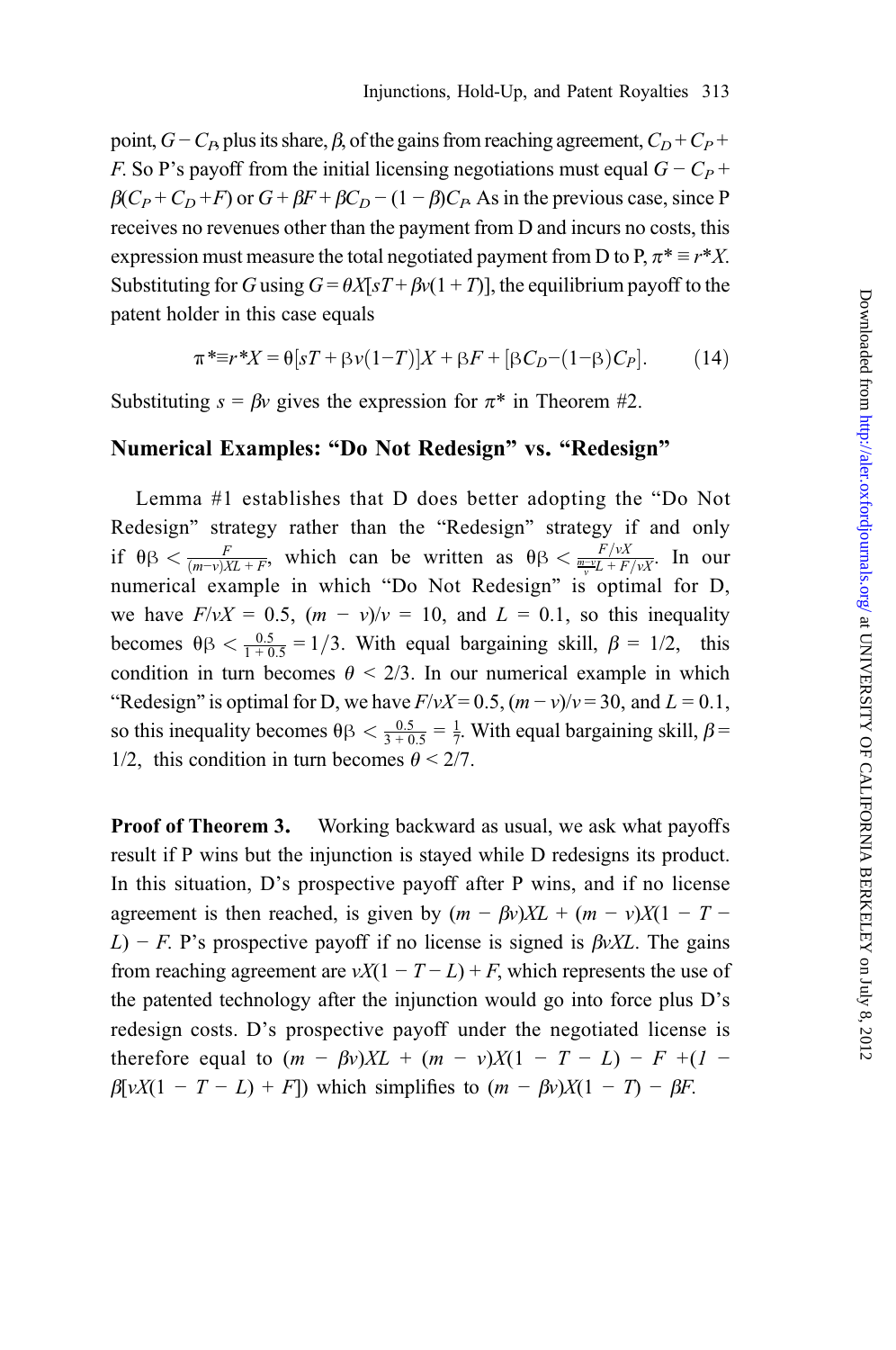D's overall payoff from the "Do Not Redesign" strategy thus equals  $(m - \theta \beta v)XT + (1 - \theta) mX(1 - T) - \theta [(m - \beta v)X(1 - T) + \beta F] - C_D.$ Simplifying, this expression becomes  $mX - \theta \beta vX - \theta \beta F - C_D$ . Under the initial licensing agreement, D gets this payoff plus its share,  $1 - \beta$ , of the gains from trade,  $C_D + C_B$  or  $mX - \theta \beta vX - \theta \beta F - [\beta C_D - (1 - \beta)C_P$ . With  $\beta C_D - (1 - \beta)C_P = 0$ , this implies that  $\pi^* = r^*X = \theta \beta vX + \theta \beta F$ .

#### Proof of Theorem 5.

#### "Do Not Redesign" Optimal for D

If  $\theta \leq \theta^*$  so "Do Not Redesign" is D's optimal threat point, the patent holder's payoff is given by Equation (13). Assuming  $\beta C_D - (1 - \beta)C_P = 0$ and putting  $\theta = 1$  into that equation gives  $r^*(1) = sT + \beta v(1 - T) + \beta (m - v)$  $L + \beta F/X$ . The condition defining a self-fulfilling equilibrium is  $s = r^*(1)$ . Using this relationship, we can eliminate  $r^*(1)$  from the previous equation to get  $s = sT + \beta v(1 - T) + \beta (m - v)L + \beta F/X$ . Solving for s gives

$$
s = \beta v + \frac{\beta}{1 - T} \left[ (m - v)L + \frac{F}{X} \right].
$$

This expression tells us that the reasonable royalty rate will itself be greater than the benchmark level of  $\beta v$  because it is influenced by the threat of holdup, as reflected by the term in brackets on the right-hand side.

This expression for s cannot hold if  $\theta s > v$ , in which case D would choose not to continue to sell its product during the pendency of litigation. In addition, for this expression for s to hold, D must prefer redesigning its product to exiting the market after losing the litigation. If, instead, D's threat point after losing the patent litigation is simply to withdraw from the market, then  $s = \beta m$ .

If the expression above for s does apply, we can use Equation  $(13)$  to derive a new equation for the payoff to the patent holder:

$$
\pi^* = r^*X = \theta \beta \nu X + \frac{\theta \beta}{1 - T} [(m - \nu)LX + F].
$$

When this equation applies, the hold-up term in the fulfilled expectations equilibrium is magnified by the factor  $1/(1 - T)$ , in comparison with the case where  $s = \beta v$ .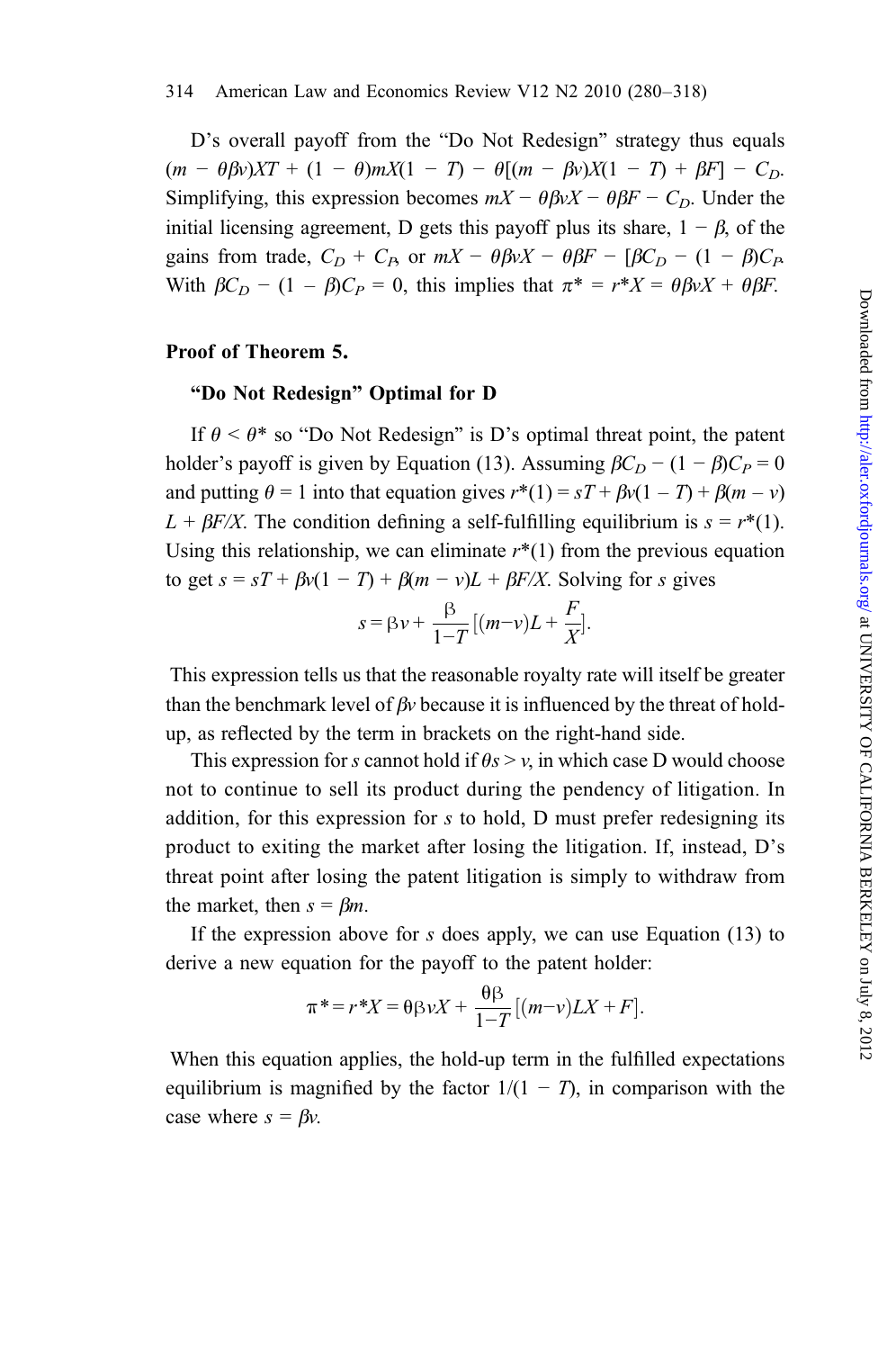#### "Redesign" Optimal for D

If  $\theta > \theta^*$  so "Redesign" is D's optimal threat point, the patent holder's payoff is given by Equation (14). Substituting using  $s = r^*(1)$  and solving for s, we get

$$
s = \beta v + \frac{\beta F}{X(1-T)}.
$$

As in the previous sub-section, this equation cannot apply as  $T$ approaches unity because it would violate our standing assumption that  $\theta s \leq v$ . It also cannot apply if it implies that  $s > \beta m$ . So long as T is not too large, however, this expression is valid and leads to a revised expression for the patent holder's payoff:

$$
\frac{\pi^* - \overline{\pi}}{\overline{\pi}} = \frac{1}{1 - T} \frac{F}{vX} \frac{1}{\theta}.
$$

Again, the hold-up term is magnified by the factor  $1/(1 - T)$ .

## Multiple Rounds of Bargaining

The text modeled bargaining as taking place during two discrete episodes, one prior to litigation and, if necessary, another after the litigation is resolved. We now explain how negotiated royalties are affected if bargaining is instead modeled as an ongoing process.<sup>34</sup>

The ability of the parties to return to the bargaining table can change the negotiated outcome by affecting the parties' threat points. Binmore et al. (1989) distinguish between bargaining "breakdown" and bargaining "impasse." Breakdown refers to the situation where at least one party walks away from the bargaining table and invokes its outside option. In contrast, impasse refers to the situation where no agreement is reached but both parties continue to negotiate, with neither invoking its outside option. The notion of impasse arises in a game with multiple rounds of bargaining where at least one party must take some

<sup>34.</sup> We continue to assume that the two parties negotiate over a long-term license that will cover the remainder of the patent lifetime. Alternatively, one could assume that if the parties fail to negotiate a long-term license in any given round of bargaining, they can still sign a short-term license covering the time period until they next sit down to bargain. Allowing the parties to reach such short-term agreements would not change our results here.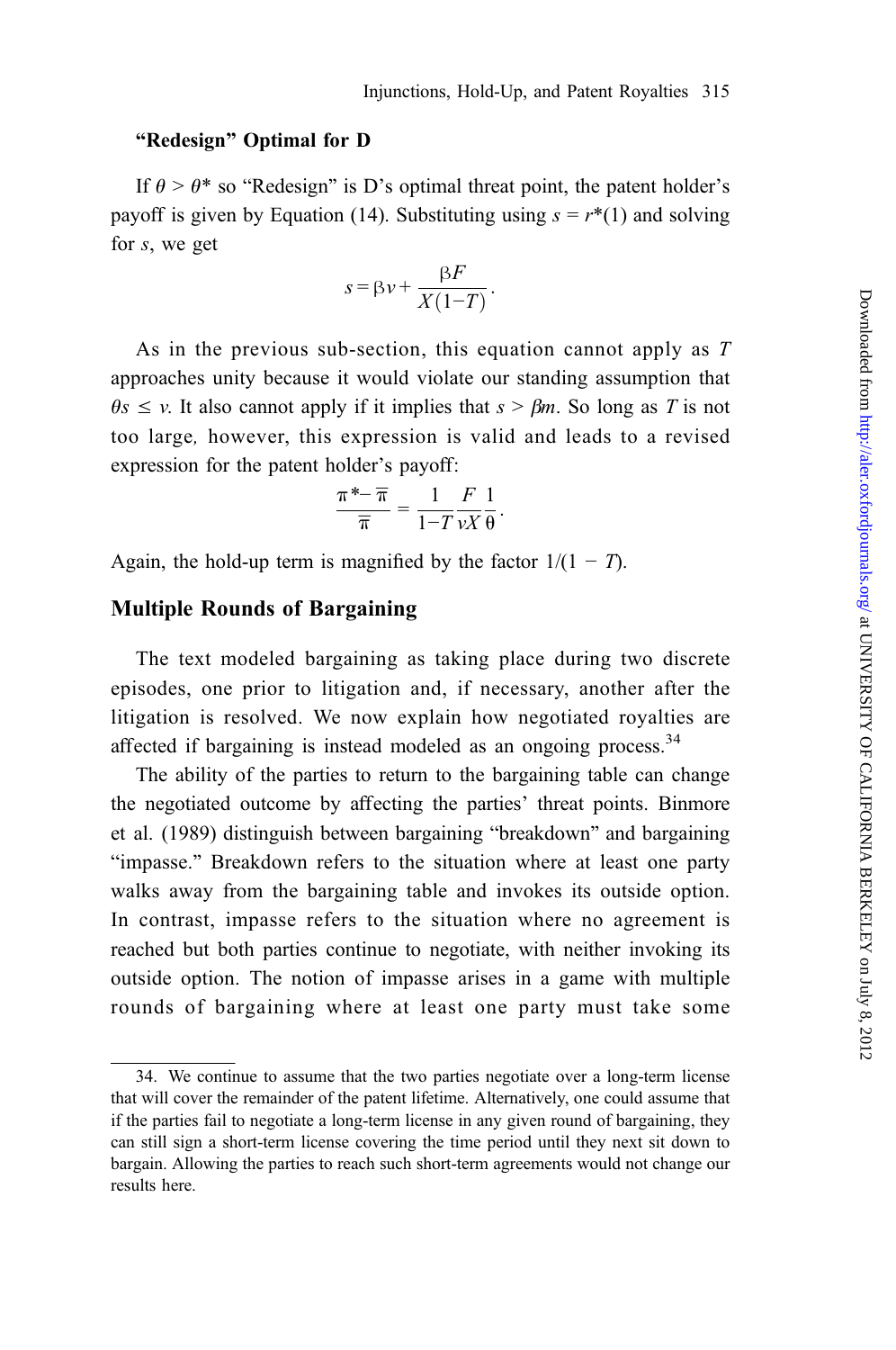irreversible action to invoke its outside option. Binmore et al. argue that a threat to walk away from the bargaining table is not credible and will not affect the negotiated outcome if invoking it would give the party walking away less than it could get by continuing to bargain without that threat.

## "Redesign"

Consider the bargaining that takes place after D has redesigned its product and P has won the patent litigation. In this subgame, neither party is threatening to take an irreversible step if the licensing negotiations fail. P earns a flow payoff of zero and has no outside option to invoke. D sells the non-infringing version of its products, but this does not require that D take any irreversible step. The negotiated royalty of  $\beta v$  would be unchanged if the parties could continue to negotiate after an initial impasse.

## "Do Not Redesign"

The analysis is more complex in the post-litigation subgame where D has *not* redesigned its product. If negotiations fail, again P earns a flow payoff or zero and has no outside option to invoke. But now D does have an outside option: to redesign its product. The text assumed that D would invoke this option, giving D its breakdown payoff of  $(m - v)X$  $(1 - T - L) - F > 0$ . In contrast, D's impasse payoff is zero: D earns no profits while continuing to bargain with the injunction in force. Since D's impasse payoff is less than its breakdown payoff and P's breakdown and impasse payoffs are the same, D's payoff must be no larger under the Binmore et al. approach than under the conventional Nash bargaining approach.

We can identify the conditions under which ongoing bargaining gives a lower payoff to D. If  $F > (m - v)X(1 - T - L)$ , D would exit rather than redesign its product, so redesign cannot be credible, whether or not bargaining is ongoing, and the negotiated royalty rate is  $\beta m$ . If  $F < \beta (m - v)$  $X(1 - T - L)$ , D saves enough money by redesigning to make the threat to redesign its product credible, even with multiple rounds of bargaining. In that case, the negotiated royalty is the same as in the text. If  $\beta(m - v)X(1 - v)$  $T-L$ ) <  $F$  <  $(m - v)X(1 - T - L)$ , then D's threat to redesign is *not* credible with multiple rounds of bargaining. In that case, D's payoff from redesign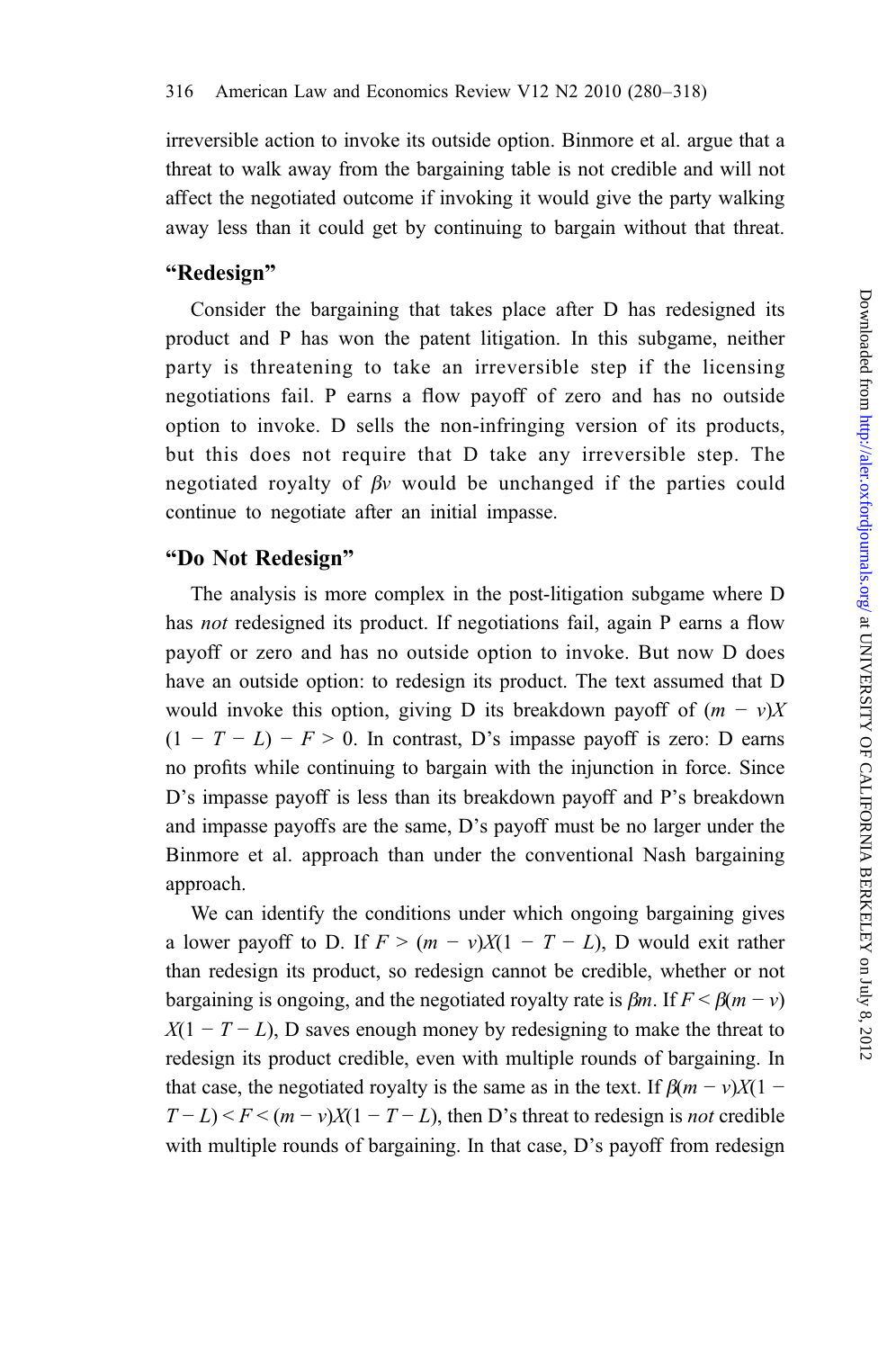still serves as a constraint on the payoff that D will accept. Therefore, D's prospective payoff equals its payoff from redesign, namely  $(m - v)X(1 T - L$ ) − F. This implies that P's payoff equals  $vX(1 - T) + [(m - v)XL + F]$ . This is the same as the payoff shown in Equation (8), namely  $\beta vX(1-T)$  +  $\beta$ [ $(m - v)XL + F$ ], except that the entire expression is not discounted by  $\beta$ .

## References

- Bessen, James, and Robert M. Hunt. 2007. "An Empirical Look at Software Patents," 16(1) Journal of Economics and Management Strategy 1157–89.
- Bessen, James, and Michael J. Meurer. 2008. Patent Failure: How Judges, Bureaucrats, and Lawyers Put Innovators at Risk. Princeton, NJ: Princeton University Press.
- Binmore, Ken, Avner Shaked, and John Sutton. 1989. "An Outside Option Experiment," 104(4) *Ouarterly Journal of Economics* 4753-70.
- Boldrin, Michele, and David K. Levine. 2008. Against Intellectual Monopoly. Cambridge, UK: Cambridge University Press.
- Burk, Dan L., and Mark A. Lemley. 2009. The Patent Crisis and How the Courts Can Solve It. Chicago: University of Chicago Press.
- Calebresi, Guido, and A. Douglas Melamud. 1972. "Property Rules, Liability Rules and Inalienability: One View of the Cathedral," 85(6) Harvard Law Review 61089–128.
- Cohen, Julie E., and Mark A. Lemley. 2001. "Patent Scope and Innovation in the Software Industry," 89(1) California Law Review 11–58.
- Denicolò, Vincenzo, Damien Geradin, Anne Layne-Farrar, and A. Jorge Padilla. 2008. "Revisiting Injunctive Relief: Interpreting eBay in High-Tech Industries with Non-Practicing Patent Holders," 4(3) Journal of Competition Law and Economics 3571–608.
- Elhauge, Einer. 2008. "Do Patent Holdup and Royalty Stacking Lead to Systematically Excessive Royalties?" 4(3) Journal of Competition Law and Economics 3535–70.
- Farrell, Joseph, and Carl Shapiro. 2008. "How Strong Are Weak Patents?" 98(4) The American Economic Review 41347–69. Available at: http://faculty.haas. berkeley.edu/shapiro/weak.
- Federal Trade Commission. 2003. To Promote Innovation: The Proper Balance Between Competition and Patent Law and Policy. October, Available at: http://www.ftc.gov/os/2003/10/innovationrpt.pdf.
- Gallini, Nancy. 2002. "The Economics of Patents: Lessons From Recent U.S. Patent Reform," 16(2) The Journal of Economic Perspectives 2131–54.
- Golden, John M. 2007. "Commentary: 'Patent Trolls' and Patent Remedies," 85(7) Texas Law Review 72111–61.